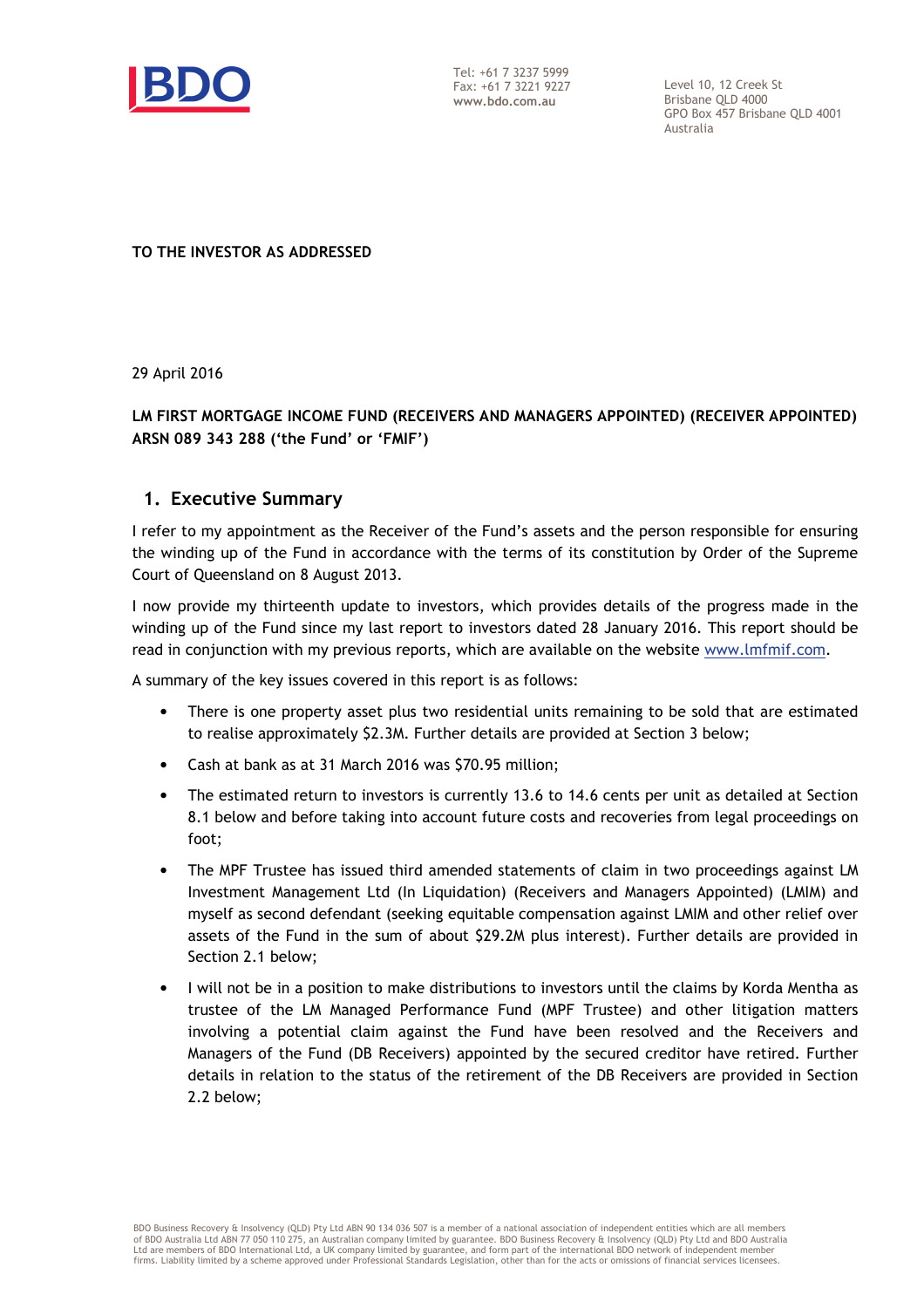

- The proceedings against the MPF and others for in excess of \$20M is at discovery stage with mediation to take place by 31 July 2016 as detailed in Sections 2.3 and 4.2.1 below;
- A further amended statement of claim against the former auditors was filed and served on 14 April 2016. Further details are provided in Section 4.1 below;
- The Liquidator of Bellpac Pty Ltd (Bellpac Liquidator) has issued proceedings against Wollongong Coal Limited for failure to convert the \$8M Bonds into shares and is seeking redemption of those Bonds plus interest for cash or damages for the same amount. The decision awarded in favour of the Bellpac Liquidator that it is the true owner of the \$8M Bonds held in Wollongong Coal Limited is still subject to an appeal. Further details are provided in Section 4.2.2 below;
- Orders have now been made with judgement in my favour for \$2.39M inclusive of interest plus costs in relation to a claim against a quantity surveyor. The calculation and quantum of costs will now be considered and in the absence of reaching agreement on a commercial basis with the defendant, the costs will be assessed by the Court. Further details are provided in Section 4.4.1 below;
- I continue to pursue claims against guarantors where it is considered commercially viable to do so. Further details are provided in Section 4.4.2;
- An application has been submitted to the Australian Securities and Investments Commission (ASIC) for relief from the financial reporting obligations in Part 2M.3 and Chapter 5C of the Corporations Act 2001 (Cth). Further details are provided in Section 7 below;
- As advised in my twelfth report to investors, the liquidators of LMIM (FTI) filed a Further Amended Originating Application on 16 December 2015 for the determination of their remuneration in the amount of \$3,098,251.83 for the period from the date of their appointment to 30 September 2015 from assets of the Fund. The application was heard on 22 February 2016 and was subsequently adjourned to 14 March 2016. Judgement is awaited in this respect. Further details are provided in Section 9.1 below.

# 2. Position of the Secured Creditor, the potential claim by KordaMentha, the trustee of the LM Managed Performance Fund ('MPF') and claims filed against the Fund

## 2.1 Proceedings by the Trustee of the MPF against LMIM and the Fund

The Trustee of the MPF (the Trustee) filed two second further amended statements of claim on 29 February 2016.

In accordance with orders made on 9 March 2016, my solicitors wrote to the Trustee's solicitors raising certain issues in relation to the second further amended statements of claim, and requesting further and better particulars of certain allegations made in the statements of claim. The solicitors for the Trustee replied to this correspondence advising that the plaintiff will be filing third further amended statements of claim  $3^{rd}$  FASOC's) in each proceeding addressing a number of issues raised by me.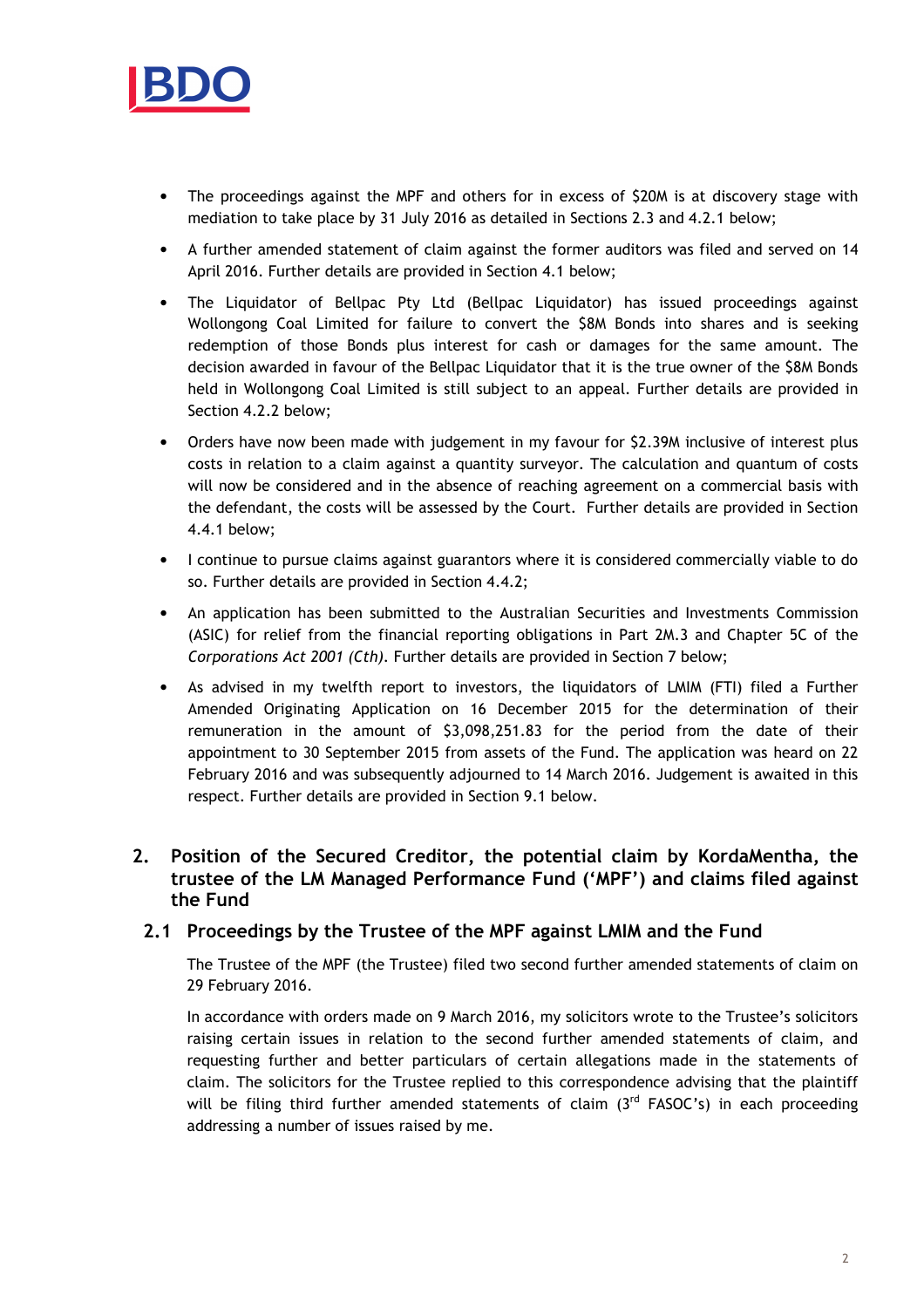

Orders were made on 15 April 2016 requiring the Trustee to file the 3rd FASOC's, by 19 April 2016.

On 26 April 2016, my solicitors filed and served on the applicants strike-out applications in relation to a number of paragraphs within the claims. These applications are listed for hearing on 31 May 2016.

## 2.2 Position of the Secured Creditor

As previously advised, the Trustee of the MPF has confirmed that it has concluded its investigations in relation to a number of matters and that it is unlikely that it will pursue many of the other possible claims against the Fund. In addition, the Trustee has confirmed that it no longer considers it likely that its claims will exhaust the Fund's assets.

The matter precluding the retirement of the DB Receivers is the provision of a release by the Trustee.

Further information requested by the Trustee on litigation matters involving the FMIF has recently been provided to the Trustee. I understand that the Trustee is considering this further information and its position in regard to the release requested by the DB receivers. I continue to liaise with the DB receivers about their ongoing role and the possibility of their retirement.

## 2.3 Proceedings against the MPF, LMIM and the Directors of LMIM

As advised in previous reports to investors, on 17 December 2014, I filed a statement of claim in the Supreme Court of Queensland, against a number of parties including the MPF Trustee, in respect of the loss suffered by the FMIF as a result of the amount paid to MPF in the Bellpac litigation matter. The claim is for in excess of \$20M.

The proceedings are at the discovery stage with mediation to take place by 31 July 2016. See Section 4.2.1 below for further details.

# 3. Realisation of Assets

Since my last report:

- the property held in Western Australia settled on 2 February 2016 with gross realisations of \$530,000
- the balance of the deferred settlement proceeds from the sale of the retirement villages of \$16 million was received in March 2016
- the settlement of 26 units and management rights was effected on 18 April 2016 with gross realisations of \$3.052 million. A further two units remain to be sold at the strata titled unit resort

In addition to the two units discussed above, there is one property asset of the FMIF remaining to be sold. A summary of the status of the remaining property is provided below.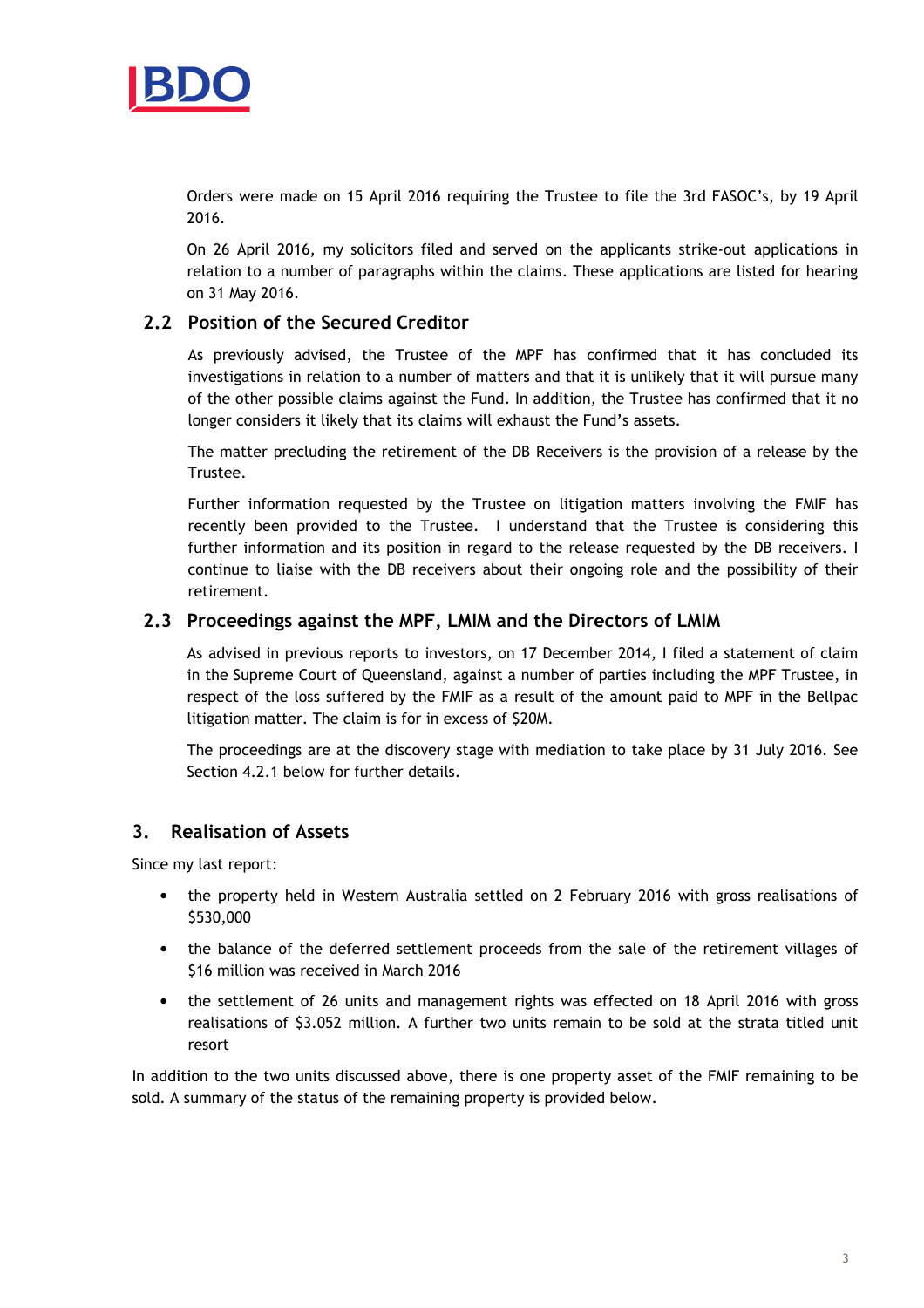

| Location | <b>Description of asset</b>                                                                                                                                                               |               |
|----------|-------------------------------------------------------------------------------------------------------------------------------------------------------------------------------------------|---------------|
| QLD      | Residential land subdivision with 11 out of 80 lots remaining.<br>Since my last report to investors, no further lots have been<br>sold, however a further marketing campaign is underway. | On the market |

# 4. Other Potential Recoveries/Legal Actions

I provide an update in relation to investigations undertaken to date, legal proceedings on foot and further work to be done, as follows:

## 4.1 Claim Against the Former Auditors

A further amended statement of claim was filed by me in the Supreme Court of Queensland and served on the former auditors of the Fund on 14 April 2016.

There has been a considerable amount of work undertaken in assisting our solicitors and Counsel in preparing the further amended statement of claim primarily due to:

- the consideration of the substantial information in the public examinations (PE) transcripts and work papers obtained from the former auditors and directors and officers of LMIM for the PE's in 2015. As previously advised, the manner in which the former auditors sought to comply with their obligations for the production of documents for the PE has made our investigations more difficult;
- the number of issues identified from our investigation of the financial year audits and half yearly review periods from 30 June 2008 to 30 June 2012 included in the claim;
- the number of issues identified from our investigation of the annual compliance plan audits from 30 June 2008 to 30 June 2012 included in the claim;
- consideration of the significant regulatory provisions including the Corporations Act, accounting and auditing standards, ASIC regulatory guides, the Fund's Constitutions, Compliance Plans, documentation and policies and the changes in these regulatory provisions and documents through the period 2008 to 2012.

In addition, there has been a considerable amount of work undertaken in quantifying the loss suffered by the Fund as a result of the auditors failing to identify and report on the material deficiencies in the Fund's financial accounts and LM's compliance with the Compliance Plan. The calculation of the loss is currently being finalised although will be in excess of \$100M. I am hopeful of achieving a substantial recovery from this matter for the benefit of investors.

The auditors' solicitors lodged and served on me a strike-out application and supporting affidavit on 27 April 2016 in relation to the amended parts of the claim. This has been listed for hearing by the Court on 13 May 2016.

## 4.2 Bellpac Proceedings

4.2.1 Proceedings against LMIM, MPF and Certain Directors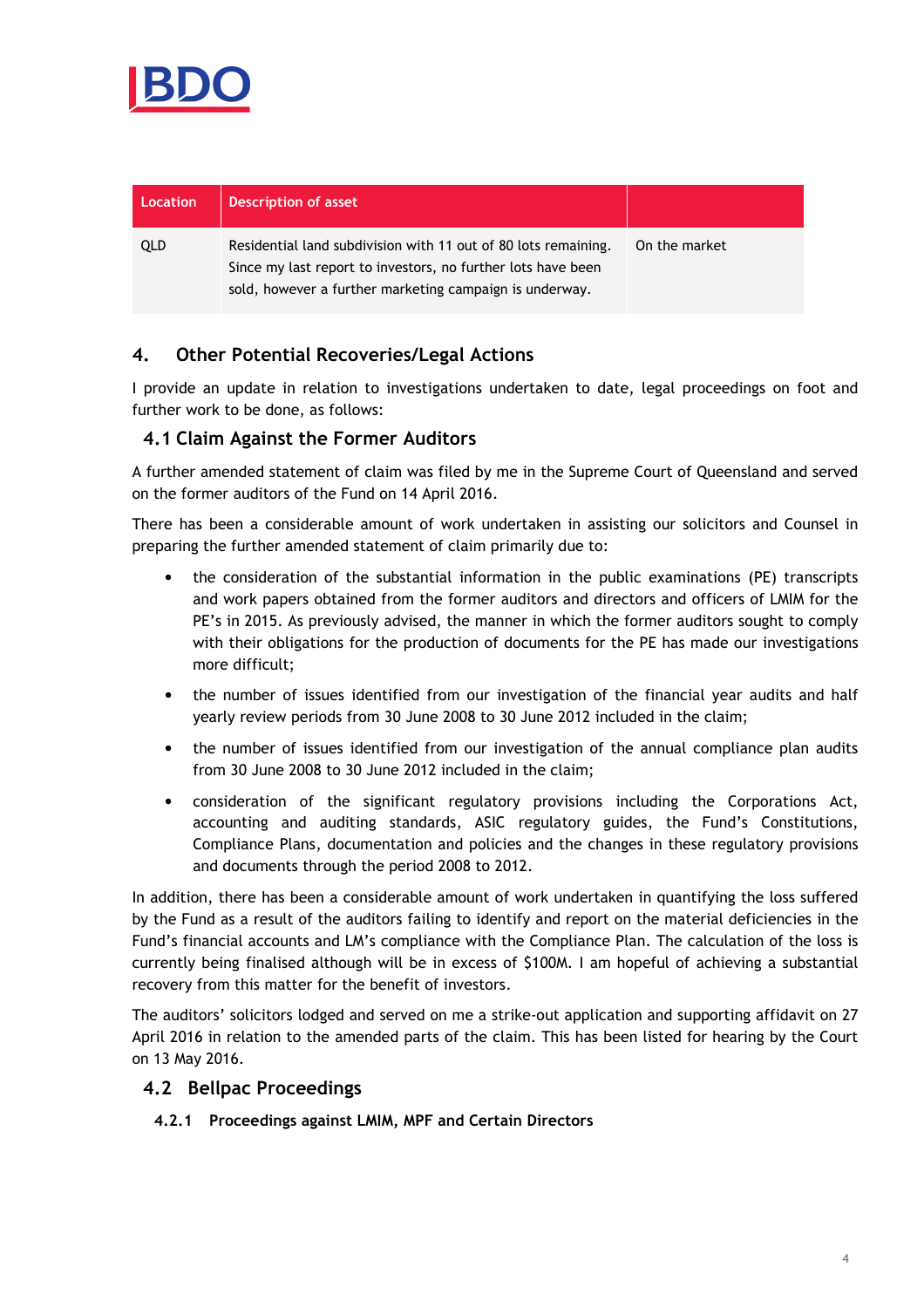

The proceedings are still at the discovery stage although a mediation to try and settle the matter is to be held by 31 July 2016. In this regard, I note the following:-

- Our investigations to identify if there are any relevant permanently deleted emails, which entailed comparing the email folders of key persons from the forensic image of the LM exchange server obtained by FTI on their appointment with the copy obtained by me from the receiver of LM Administration Pty Ltd in March 2015, are ongoing. I anticipate that this process will be finalised within two weeks
- I have completed our disclosure in accordance with the required timetable as varied and agreed by the parties
- The Trustee of the MPF had to provide disclosure of relevant documents within 28 days of the disclosure by FTI which was due by 22 March 2016. However, FTI did not provide disclosure as required. Instead FTI advised that LMIM has insufficient funds to maintain its defence and that it proposed to make application for orders that it take no further part in the proceedings. An application was filed and served on 14 April 2016 seeking orders that:
	- $\circ$  the orders regarding disclosure (made on 14 August 2015 as varied) as they relate to them be vacated;
	- o they be excused from taking further steps in the proceedings; and
	- o there be no order as to costs.
- The hearing of FTI's application was on 28 April 2016 where they were excused regarding disclosure with no order as to costs of the application
- The final steps have now been agreed in relation to disclosure with a mediation to be held by 31 July 2016

## 4.2.2 Other Bellpac litigation

## a. Wollongong Coal Ltd (WCL) - Convertible Bonds

As advised in my last report, the defendants appealed the decision of the Court which acknowledged that Bellpac (under the control of a liquidator) is the true owner of the \$8 million convertible bonds. The appeal is to be set down for a hearing in May 2016.

The Bellpac Liquidator has applied for the conversion of the bonds to shares pending the appeal hearing. WCL has advised the Bellpac Liquidator that it has issued the shares in part and that it requires a meeting of shareholders to approve the issue of the balance of the shares.

The Bellpac Liquidator brought proceedings against WCL on 19 April 2016 as it has failed to issue the shares as required in accordance with the terms of the bonds and is seeking the redemption of the bonds for cash. The matter is listed for hearing on 2 May 2016.

#### b. Proceedings against Bellpac Receivers, LMIM, PTAL and others ('the Parties")

The ongoing proceedings by the third mortgagee against PTAL alleging a sale of the former Bellpac property at Bellambi NSW (sold to Gujarat NRE Minerals Limited in 2011) at undervalue are not yet at discovery stage with a further hearing set down for 5 May 2016.

As advised in my last report, the discontinuance of the claim against LMIM and the Bellpac Receivers entitles the Fund and the Bellpac Receivers to seek the reimbursement of costs incurred in defending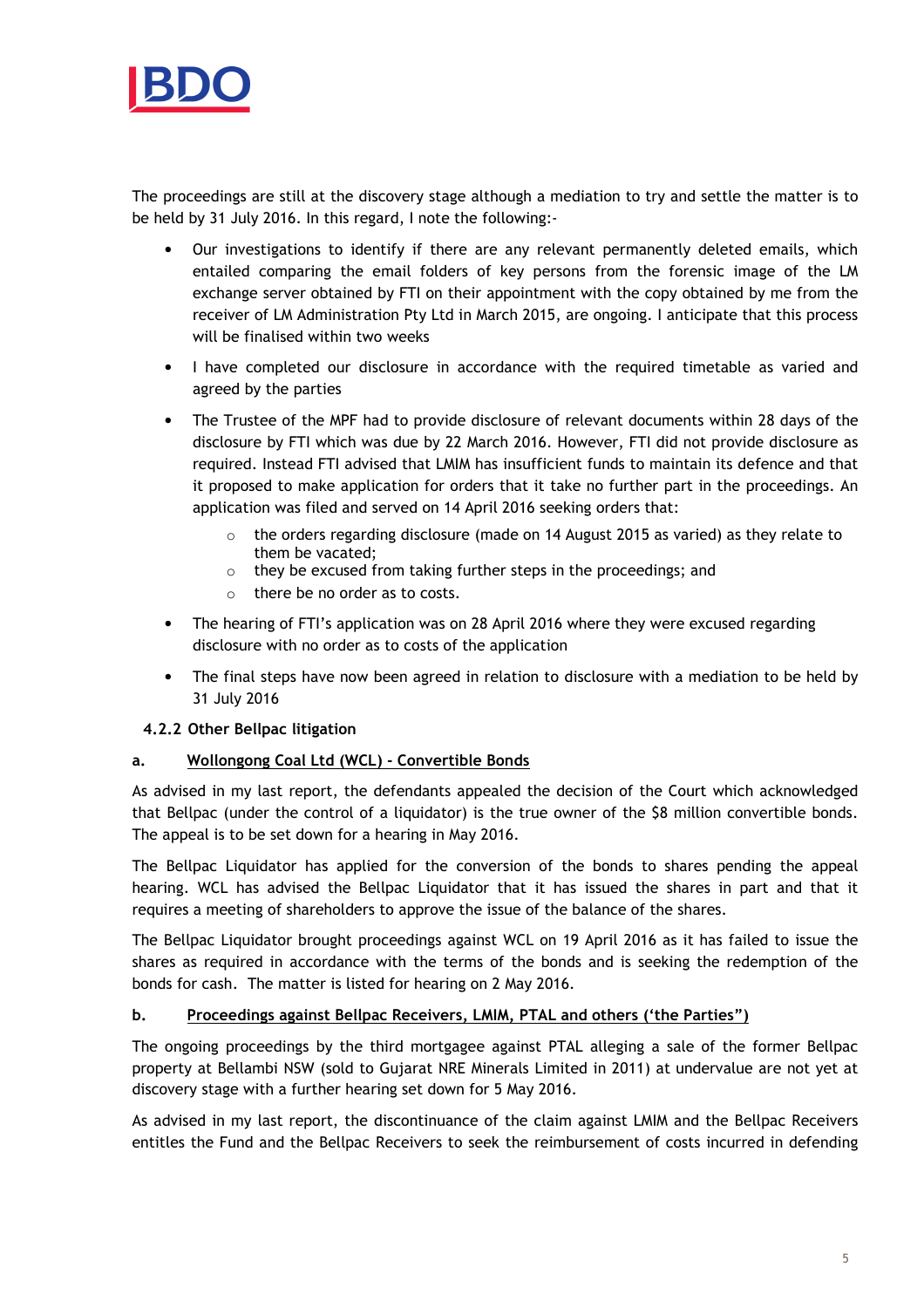

this matter. The costs of the Fund have been assessed and the Court has confirmed the costs payable, however, the plaintiffs have filed a notice of objection which has yet to be heard by the Court. The Bellpac Receivers have filed their costs in the Court and are awaiting the Court's decision in this respect.

# 4.3 Other Potential Claims against LMIM and related Parties

## 4.3.1 LM Administration Pty Ltd (In Liquidation)('LMA')/Director related claims

As advised in my previous reports, my investigations into the following matters as they relate to the financial statements and compliance plan audits were included in the public examinations held in 2015:-

- Management Service Agreements with LMA;
- Changes to Constitution; and
- Fund Valuation Policy.

These matters and certain transactions involving these matters have been included in the claim against the auditors (see section 4.1).

### 4.3.2 Distribution to Class B Unit Holders

As advised in my previous reports, investigations have been undertaken via the public examinations conducted in 2015 and subsequent thereto in relation to redemptions and distributions paid to the Class B unit holders (the feeder funds) when the Fund had suspended redemptions and distributions to other classes of members. These matters have been included in my claim against the auditors (see section 4.1). Investigations have yet to be concluded in relation to the issue of the increase in the Class B members' interest in the Fund as a consequence of these transactions.

#### 4.3.3 External Valuations

I am finalising my investigations into whether the valuations relied on in advancing loans was too high and if there was negligence by the valuer which contributed to the losses, however, I have not at this stage identified any claims that would be commercial to pursue with the exception of one loan. In this regard, I am liaising with an expert valuer to assist in determining the position with respect to this potential claim.

#### 4.3.4 Claim by ASIC against the directors

As advised in my previous reports, ASIC commenced civil penalty proceedings in the Federal Court of Australia in November 2014 against Peter Drake, Francene Mulder, Eghard Van Der Hoven, Simon Tickner and Lisa Darcy. ASIC alleges Mr Drake used his position to gain an advantage for himself and the former directors breached their duties for failing to act with the proper degree of care and diligence regarding transactions involving the MPF.

The matter is set down for trial for four weeks from 29 August 2016 to 23 September 2016 with the next directions hearing scheduled for 30 May 2016.

Further details can be found on the ASIC website www.asic.gov.au under media releases.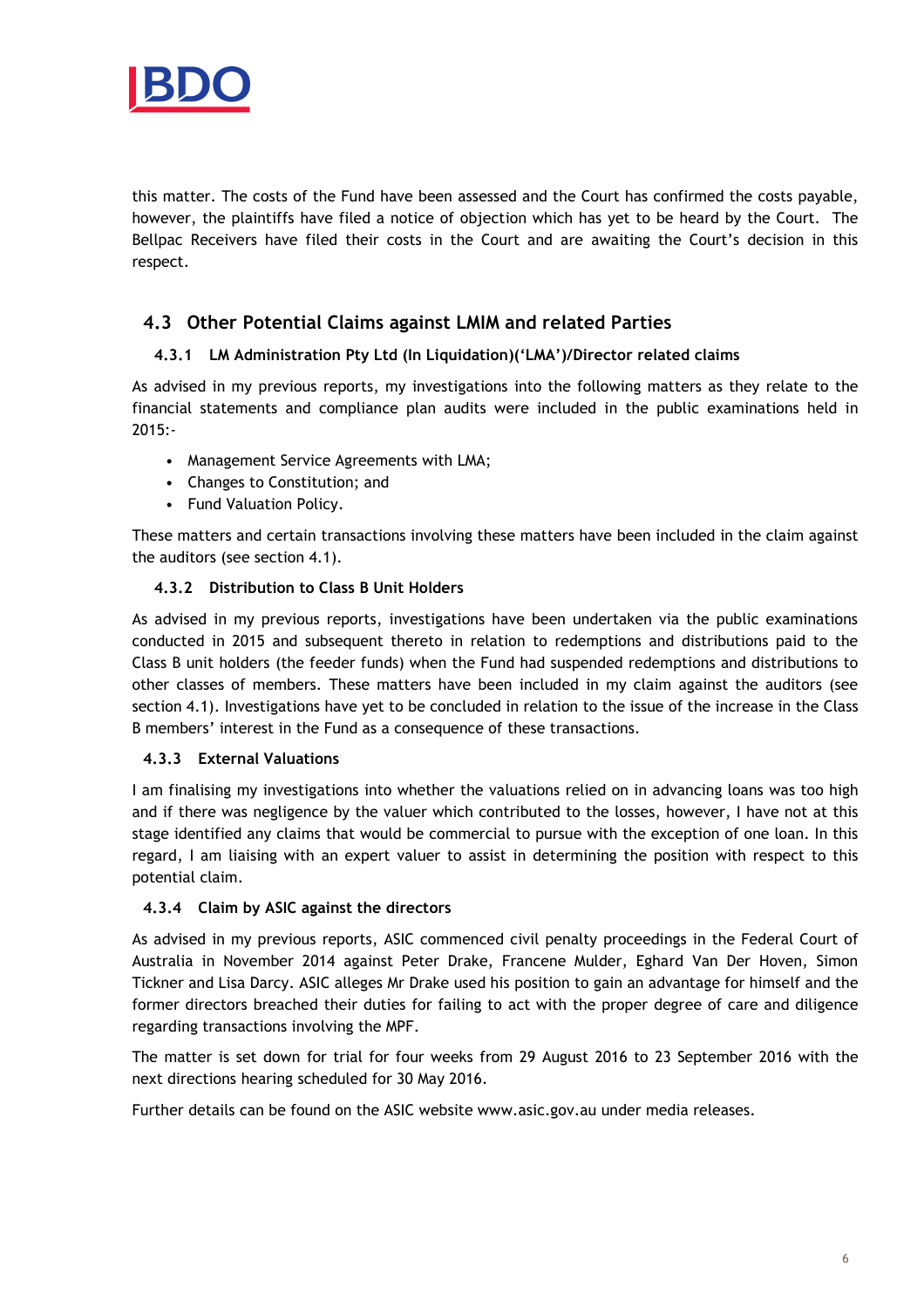

## 4.4 Other actions against Borrowers and guarantors

#### 4.4.1 Claim against a quantity surveyor in the amount of \$2.4 million plus interest

As advised in my previous report, judgement was handed down on 18 December 2015 in my favour for \$2.1M with the final orders to be agreed regarding quantum of interest and costs payable on the principal claim and contractor's margin. As there was no agreement, further submissions were made by the parties and a Court hearing held with the decision reserved.

The decision was handed down on 24 March 2016 with judgement in my favour for \$2.39M inclusive of interest plus costs as agreed or assessed. The calculation and quantum of costs will now be considered and in the absence of reaching agreement on a commercial basis with the defendant, will be assessed by the Court.

On 8 January 2016, a notice of appeal was filed by the defendant whereby the defendant has indicated that they intend commencing appeal proceedings. No application has been filed for the appeal at this stage.

### 4.4.2 Various claims against guarantors

I continue to review the remaining loan book to ascertain if there are any further claims against guarantors capable of commercial recoveries. Current ongoing matters that are being prosecuted will not result in material recoveries to investors although will more than cover the costs of the proceedings.

## 5. Western Union

As advised in my previous reports, Western Union held funds on account of the FMIF at the date of FTI's appointment, which represented investor capital distributions returned due to incorrect account details held.

Western Union sought to set off funds held in the FMIF account against liabilities of other LM related entities, however a confidential commercial settlement has been negotiated. The amount of the claim is approximately \$93,000 (subject to exchange rate fluctuations). I am currently waiting on Western Union to provide their further comments on the draft settlement deed.

## 6. Management Accounts

The management accounts for the half year ending 31 December 2015 have been prepared and are available on the website www.lmfmif.com.

# 7. Application for Relief from Financial Reporting Obligations

An application has been submitted to the Australian Securities and Investments Commission (ASIC) for exemption, or alternatively, deferral of the financial reporting obligations imposed on the Fund by Part 2M.3 and section 601HG of the Corporations Act 2001 (Cth) for a period of 24 months from the due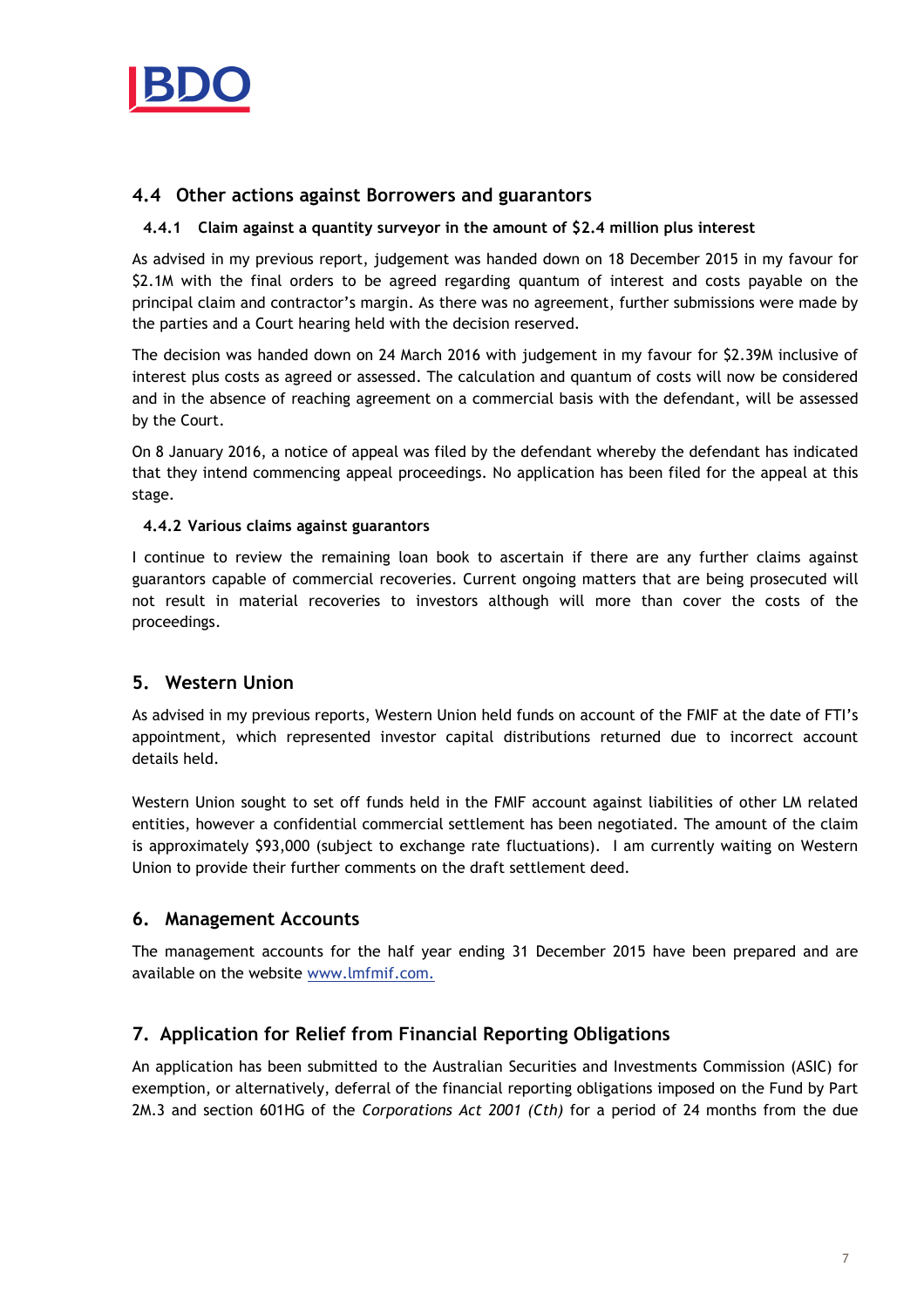

date for the next financial reporting obligation. The application has been made pursuant to the Orders made by Justice Jackson dated 17 December 2015.

The relief is sought on the basis that:

- (i) The Fund is in wind up mode;
- (ii) there would be unreasonable costs imposed on the members of the Fund if audited accounts were prepared;
- (iii) there are no members or third parties that are reliant on audited accounts or would be prejudiced by not receiving audited financial reports;
- (iv) financial information and information on the status of the winding up of the Fund has been and will continue to be disclosed to members in a timely manner; and
- (v) the interests of members will be adequately protected by the requirement under the Fund's Constitution for the final accounts to be audited upon completion of the winding up.

I will provide a further update to investors in relation to the outcome of the application in my next report.

## 8. Investor Information

## 8.1 Estimated Return to Investors

Based on the professional valuations, offers received and unconditional contracts entered into for the properties charged to the Fund, I provide an estimated return to Investors of between 13.6 cents and 14.6 cents per unit as at 31 March 2016, calculated as follows:

|                                                                                                                              | Low<br>\$     | High<br>\$    |
|------------------------------------------------------------------------------------------------------------------------------|---------------|---------------|
| Cash at Bank                                                                                                                 | 70,946,182    | 70,946,182    |
| Estimated selling prices of properties to be sold (\$3.582M settled since<br>31 March 2016)                                  | 6,388,664     | 6,588,664     |
| <b>Estimated Assets Position</b>                                                                                             | 77,334,846    | 77,534,846    |
| Selling costs (estimated 2.5% of sale price)                                                                                 | (159, 717)    | (164, 717)    |
| Other unsecured creditors                                                                                                    | (6,350,663)   | (1,621,598)   |
| FTI Fees & legal expenses advised (subject to approval) - refer to<br>Section 9.1 for further details - maximum amount shown | (4, 211, 638) | (4, 211, 638) |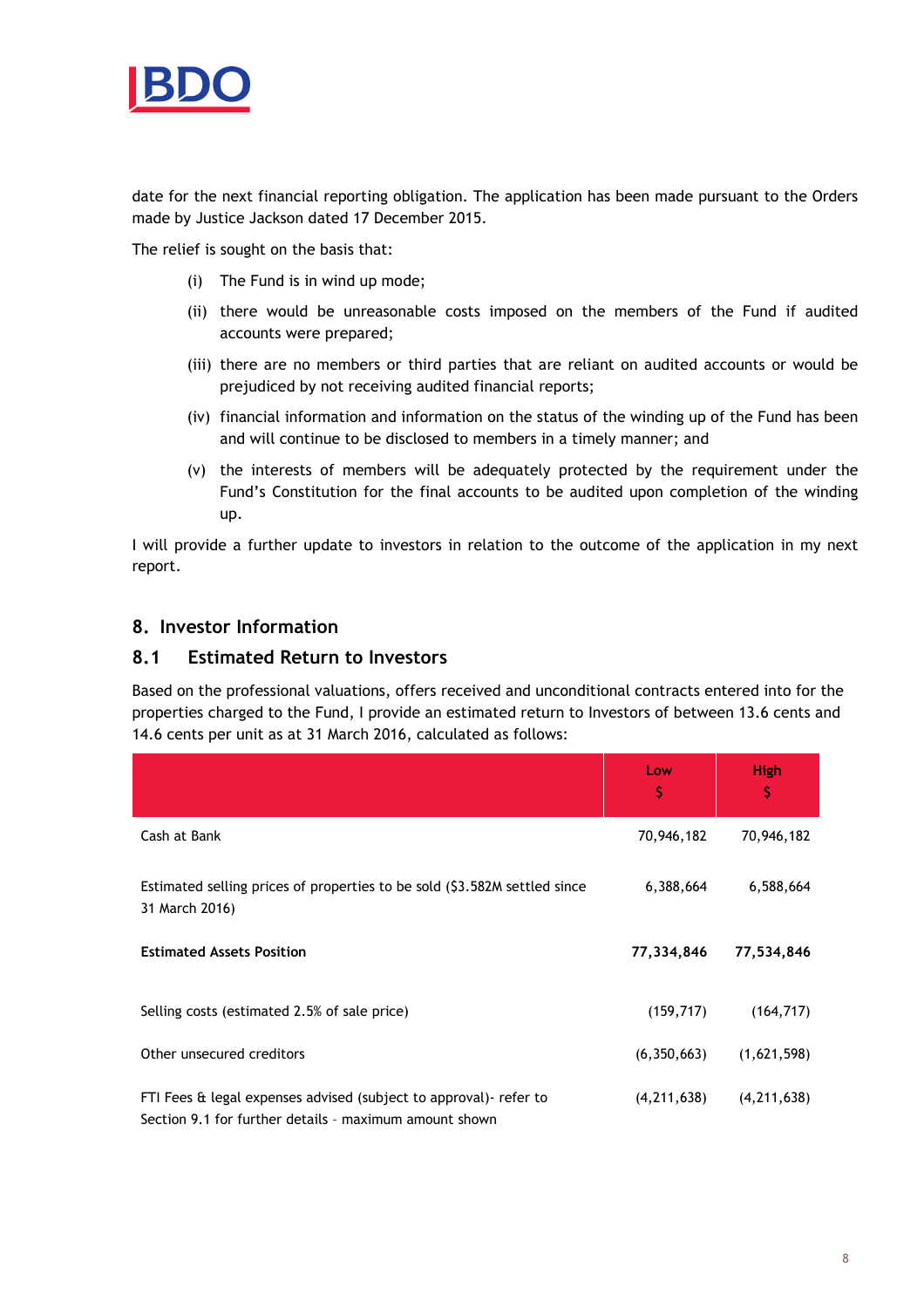

| Receivers and Managers' Fees (DB Receivers)                     | (218, 248)                       | (218, 248)    |
|-----------------------------------------------------------------|----------------------------------|---------------|
| Receivers and Managers' Legal fees (DB Receivers)               | (40, 233)                        | (40, 233)     |
| Receiver's fees & outlays (BDO) (including controllerships)     | (1, 165, 640)                    | (1, 165, 640) |
| Receiver's legal fees (BDO)                                     | (83, 200)                        | (83, 200)     |
|                                                                 |                                  |               |
| <b>Total Liabilities</b>                                        | $(12, 229, 338)$ $(7, 505, 273)$ |               |
| Estimated net amount available to investors as at 31 March 2016 | 65,105,528                       | 70,029,573    |
| Total investor units                                            | 478,274,000                      | 478,274,000   |

In my last report to investors I calculated that the estimated return to investors would be between 14.4 and 15.4 cents in the dollar. The estimated return as at 31 March 2016 has been revised downwards slightly by 0.8 cents as the estimate and prior estimates do not take into account future operating costs and future Receiver's fees. However, the estimate also excludes any legal recoveries against borrowers, valuers or other third parties, which would improve the overall return to investors.

In calculating the estimated return to investors, I have also not provided any allowance for the claim filed by the MPF Trustee (as detailed in Section 2.1 of this report) as the prospects of a successful claim against the Fund is unknown at this stage noting the claim will be vigorously defended.

As advised in my previous report, I have identified a discrepancy between the units recorded in the investor register and the units recorded in the audited and management accounts for the 2012 financial year. Investigations indicate that the discrepancy relates to the Fund's migration to a new investor management database in 2010 whereby the units of investors who subscribed in a foreign currency were incorrectly recorded in the foreign currency equivalent amount, and not in the Australian dollar equivalent amount in accordance with the Fund's Product Disclosure Statement and Constitution. Legal advice has been sought in relation to addressing this issue and a further update will be provided in due course.

# 8.2 Distributions to Investors

As previously advised, I am on notice from the MPF Trustee of potential breach of trust claims against the Fund. Indeed two proceedings have been commenced in this respect seeking relief against the Fund's assets. In addition, the Receivers and Managers who were appointed to Bellpac have put me on notice not to distribute funds until the proceedings mentioned at section 4.2.2b above are resolved and also due to the MPF position, the secured creditor has not yet released its charge or retired its Receivers.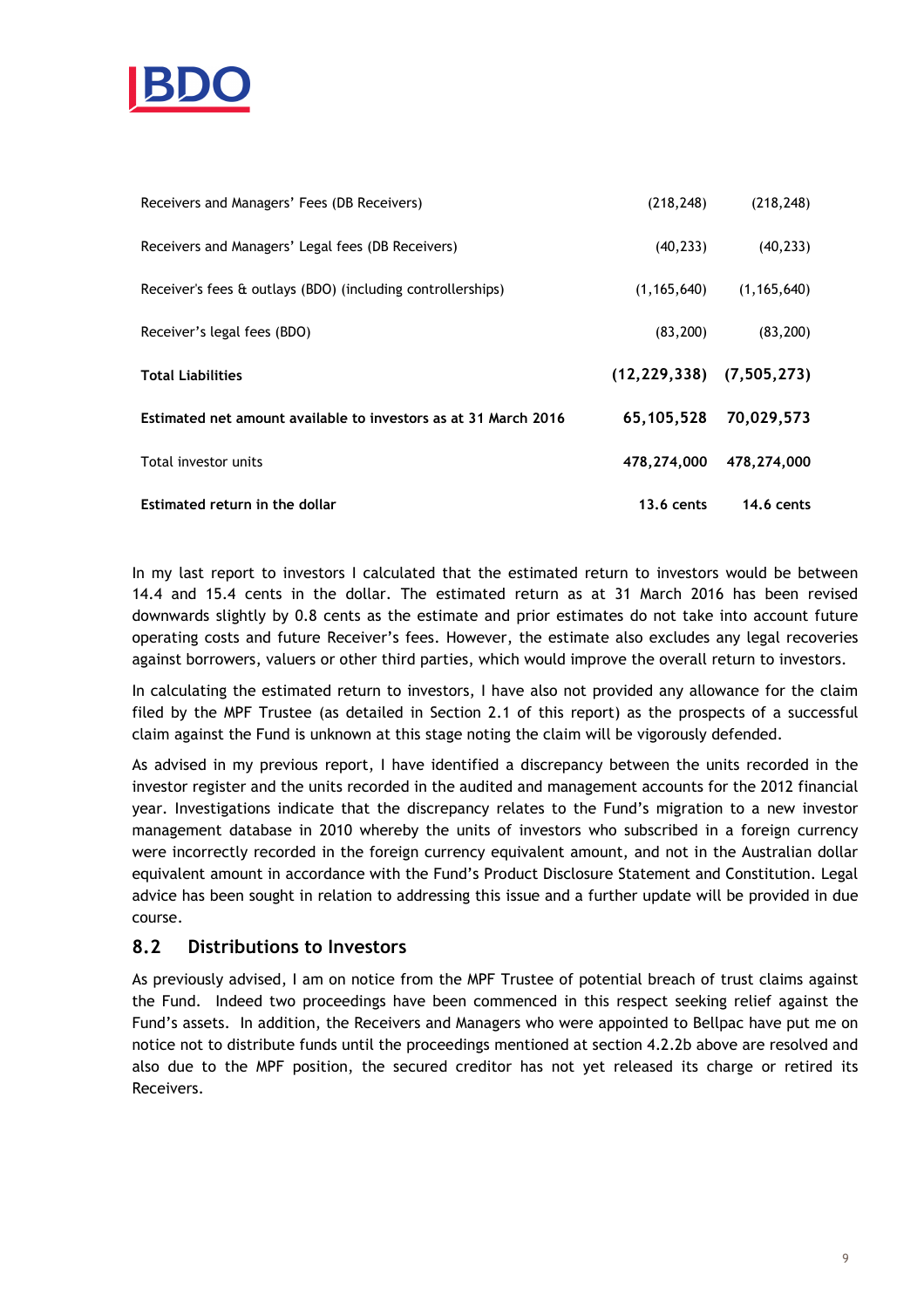

Once the Receivers and Managers of the fund have retired and funds released to me, I will be required to retain certain funds to meet the liabilities of the Fund, including contingent claims that may arise from the Bellpac litigation and potentially in relation to the MPF Trustee claims.

I am also required to seek the directions of the Court before proceeding with the next distribution.

I will update investors as to the expected timing of a distribution as these matters become clearer, however, I am hopeful to be in a position to commence distributions towards the end of 2016.

Please note that the distribution to Investors will take place after paying secured creditors, costs, land tax, rates, Receivers fees and the unsecured creditors who rank ahead of Investors' interests.

## 8.3 Ongoing Reporting to Investors

Reports will be distributed to investors in accordance with the preferred method of correspondence recorded for each investor in the Fund's database. In order to assist in reducing distribution costs, it would be appreciated if investors could nominate an email address as their preferred method to receive correspondence. Investors may update their details as outlined in Section 8.4 below. For those investors that do not have an email address, correspondence will continue to be sent to you via post.

My next report to investors will be issued by 31 July 2016.

### 8.4 Investors Queries

For any changes to investors details, please review the Useful Forms/Procedures tab on the website www.lmfmif.com which includes information regarding the following procedures:

- Change of Contact Address/Bank Account Details
- Change of Contact Address/Bank Accounts Details of a Deceased Estate
- Change of Trustee of Self-Managed Super Fund
- Transfer of Unit Holding from a Super Fund/ Trustee Company to Personal Name(s)
- Transfer of Unit Holding from a Deceased Estate to a Sole Survivor
- Transfer from a Deceased Estate to a Beneficiary of an Estate

It is a requirement that advisors or other third parties acting on behalf of Unit Holders are doing so pursuant to a relevant Authority/Power of Attorney. Please ensure that a relevant Authority/Power of Attorney accompanies the abovementioned documents as necessary (if an Authority/Power of Attorney has not previously been provided).

It is preferable that all communications are sent via email to enquiries@lmfmif.com with original documents to be mailed as required to:

BDO GPO Box 457 Brisbane QLD 4001 Phone: +61 7 3237 5999 Fax: +61 7 3221 9227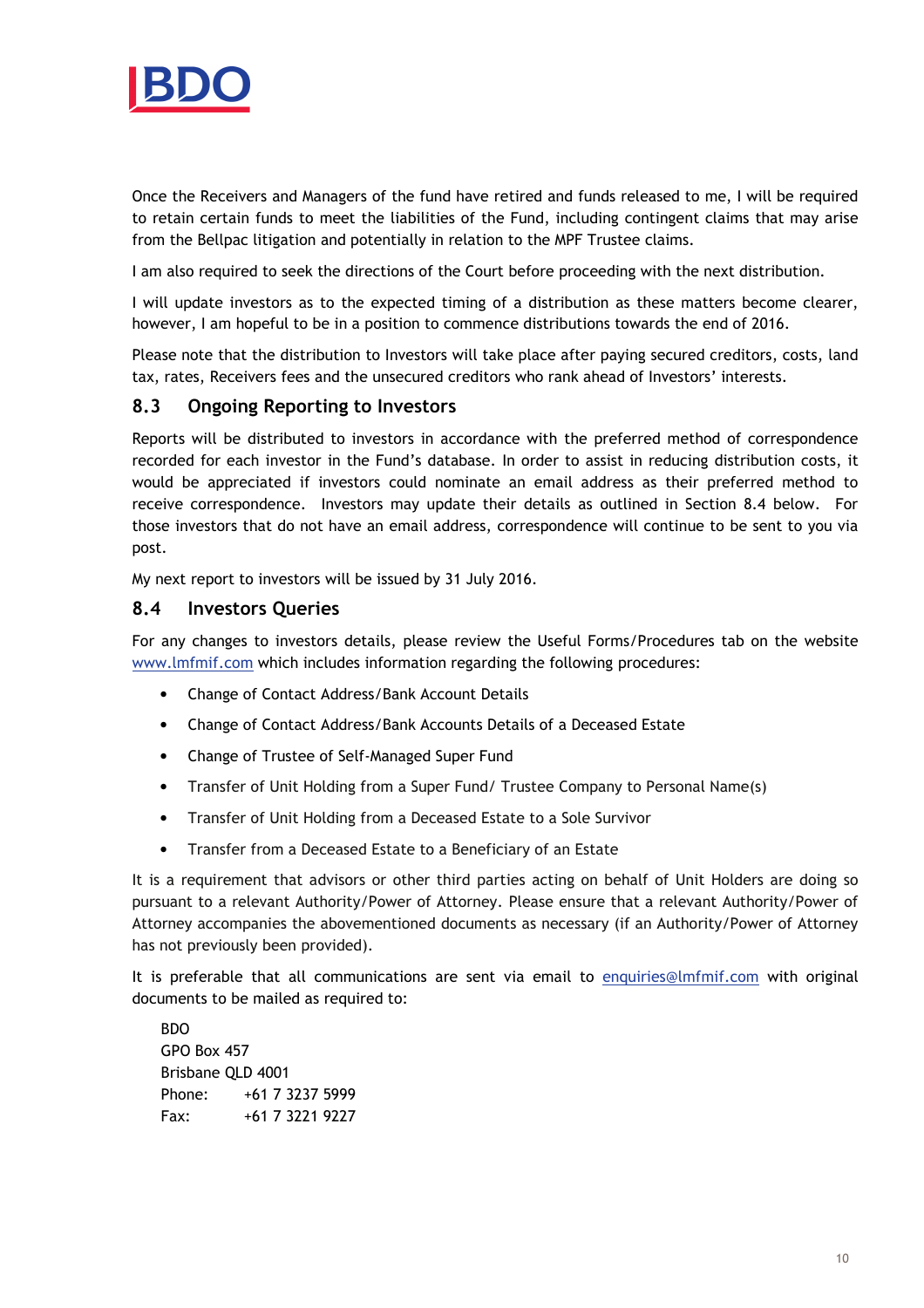

# 9 LM Investment Management Ltd ("LMIM")

# 9.1 Liquidators of LMIM's (FTI Consulting) application for remuneration approval

As advised in my 12<sup>th</sup> report to investors, FTI filed a Further Amended Originating Application on 16 December 2015 for the determination of their remuneration claimed as liquidators of LMIM in the amount of \$3,098,251.83 for the period from the date of their appointment to 30 September 2015 from assets of the Fund.

The material filed by FTI in support of their remuneration claim did not fully address various issues in relation to the invoicing and payment of various management fees, loan management fees and resources fees subsequent to FTI's appointment. Further material has been placed before the Court and submissions made in relation to FTI's entitlements pre and post the appointment of the DB Receivers.

The matter was heard on 22 February 2016 and the application was subsequently adjourned to 2 March 2016 and 14 March 2016. Judgement is awaited in this respect.

I will provide a further update on the outcome of the Court's decision in my next report to investors. Please note that all material filed with the Court in relation to FTI's remuneration claim is available on the websites www.lmfmif.com and www.lminvestmentadministration.com.

FTI have not submitted further details of their outstanding remuneration and costs up to 31 March 2016 and have advised that they are awaiting the outcome of the judgement noted above.

As advised in my previous report, FTI's outstanding remuneration and costs, made out to the Fund, for the period up to 31 December 2015 total \$4,211,638 excluding GST. The claim can be broken down into the following four categories:

- Category 1 relates to time spent working on specific fund matters;
- Category 2 is in respect of LMIM's role as the Responsible Entity of the Fund with the time spent by the liquidators and their staff being allocated across all Funds under their control based on a percentage of funds under management;
- Operational costs;
- Legal advisors costs; and
- Loan recovery costs.

|                                                                                         | <b>Outstanding</b><br>(GST exclusive) |
|-----------------------------------------------------------------------------------------|---------------------------------------|
| Direct time charged to work undertaken for the Fund - including outlays<br>(category 1) | 1,870,571                             |
| Allocation of Responsible Entity time (category 2)                                      | 1,289,742                             |
| Operational costs                                                                       | 61,315                                |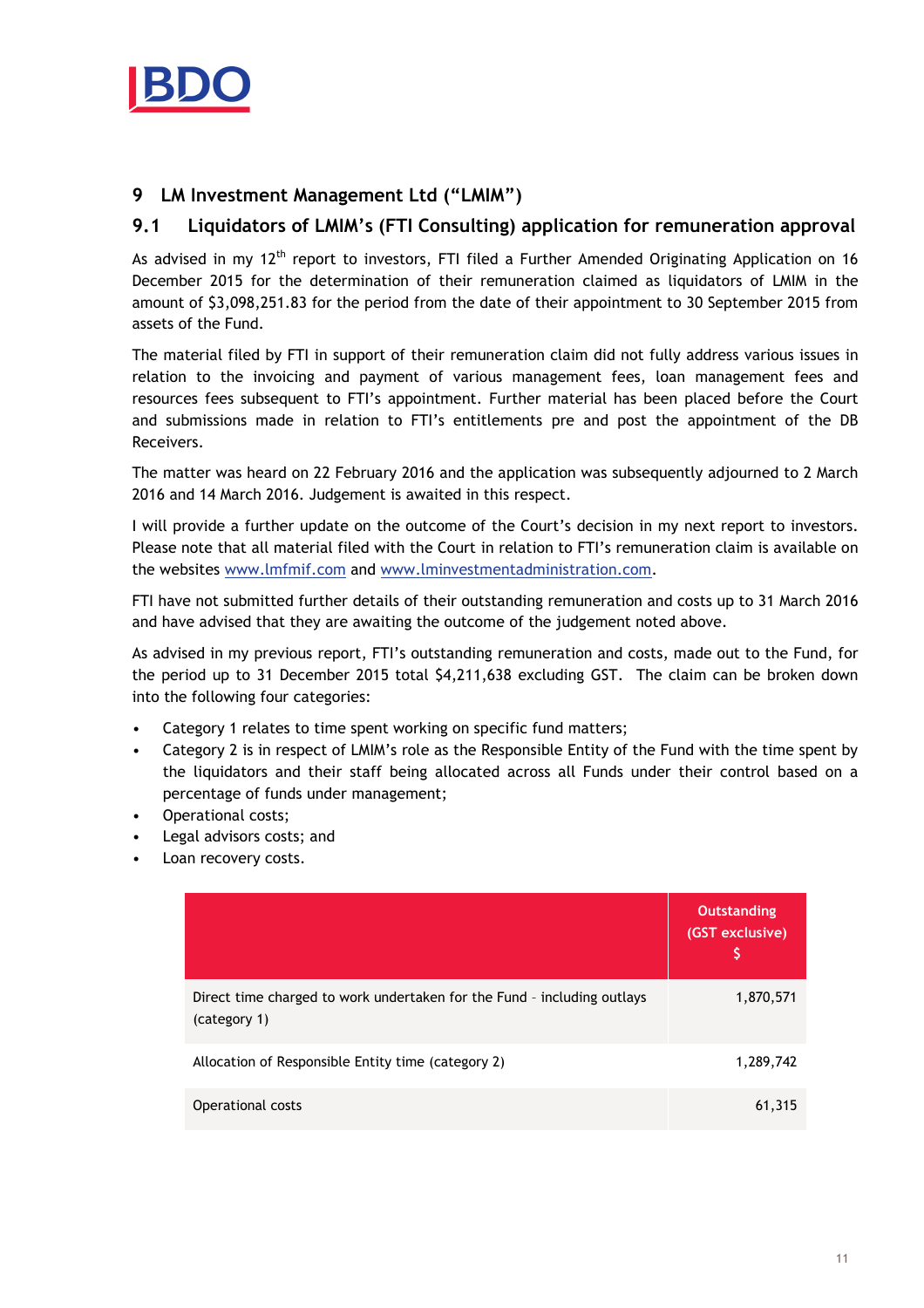

| Legal Advisor costs | 760,637   |
|---------------------|-----------|
| Loan recovery costs | 229,373   |
|                     | 4,211,638 |

# 9.2 The Liquidators of LMIM's (FTI) indemnity claim against the Fund

As advised in my last report to investors, the orders handed down following the hearing of FTI's application for directions and orders in relation to their ongoing role and extent of their powers and responsibilities to undertake certain duties on behalf of the FMIF set out, amongst other things, the process for me to adjudicate on LMIM's indemnity claim against the property of the FMIF in respect to any expense or liability of, or claim against, LMIM in acting as Responsible Entity of the FMIF.

In this regard, FTI submitted two indemnity claims for \$241,453.54 and \$375,499.78 against the assets of the Fund.

The first claim of \$241,453.54 relates to legal costs incurred in relation to the appeal of the decision appointing me as receiver to wind up the Fund. This has been rejected; however, I have advised FTI that I will make a final decision in this regard once Justice Jackson has handed down his decision in respect of FTI's remuneration claim as it includes work carried out by them in relation to the appeal proceedings and that may assist in my final determination of the claim.

In respect of the second claim, I have accepted \$93,449.85, rejected \$169,243.26 and deferred \$5,473.59 pending the judgement to be handed down in relation to FTI's remuneration application. The balance of FTI's claim has been withdrawn.

FTI have a period of 28 days to make an application to Court should they wish to object to my decision.

## 10. Receiver's Remuneration and Expenses

There have been four applications to Court to date to approve my remuneration from the date of my appointment on 8 August 2013 until 31 October 2015.

A copy of all documentation in relation to my applications can be found on the website www.lmfmif.com.

In addition to the remuneration previously approved by the Court, I calculate that, on a time basis, I have incurred further remuneration of \$1,116,767 plus outlays of \$26,147.51 plus GST from 1 November 2015 to 31 March 2016 plus work undertaken in respect of the controllerships for the retirement village assets of \$37,685 plus outlays of \$92.37 plus GST as detailed in the table below and attached summaries.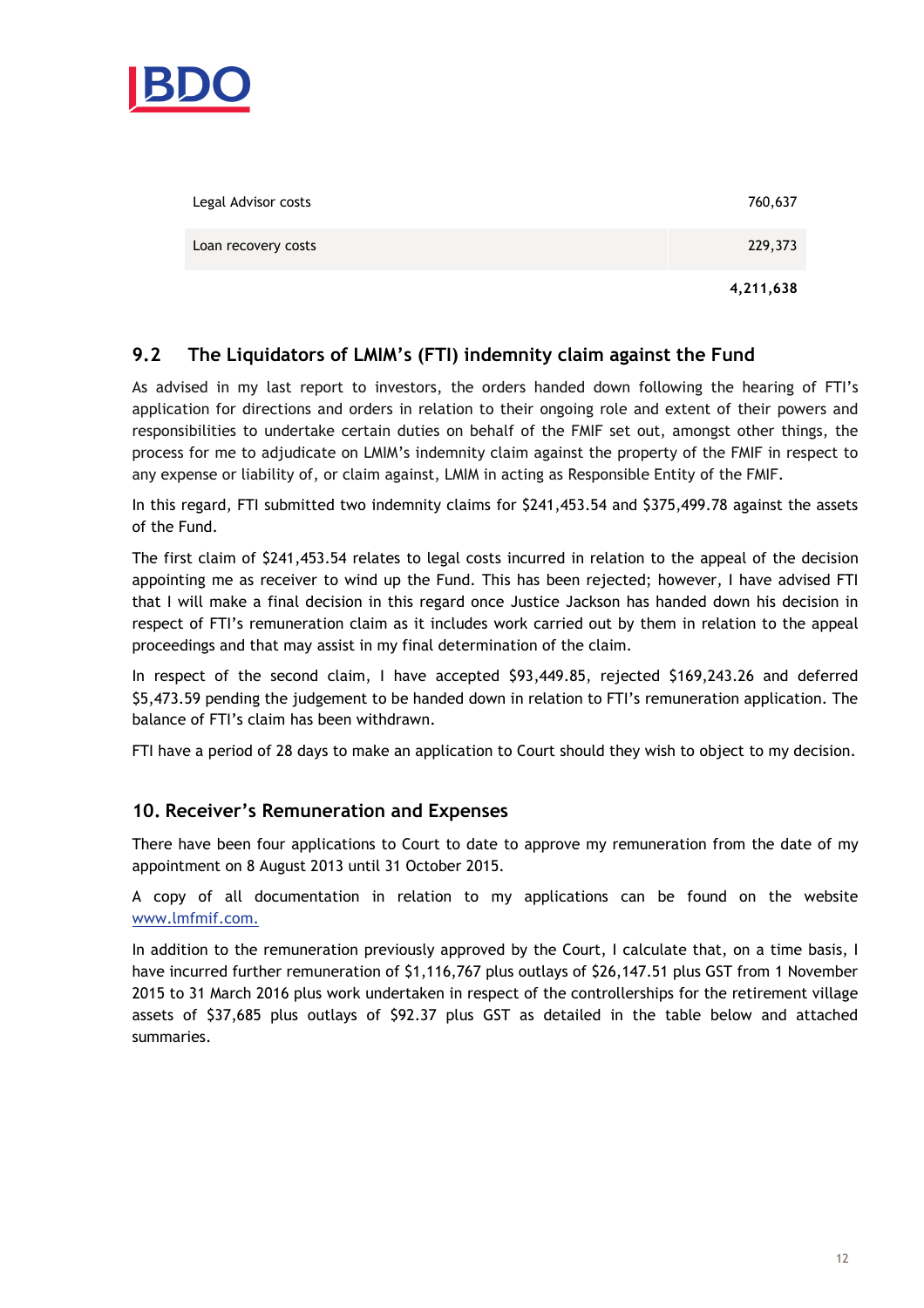

|                                                                                        | <b>Remuneration</b><br>(GST exclusive) | <b>Outlays</b><br>(GST) |
|----------------------------------------------------------------------------------------|----------------------------------------|-------------------------|
| LM First Mortgage Income Fund (Receivers & Managers Appointed)<br>(Receiver Appointed) | 1,116,767.00                           | 26, 147.51              |
| OVST Pty Ltd (In Liquidation) (Controllers Appointed)                                  | 5,108.50                               | 0.62                    |
| Pinevale Villas Morayfield Pty Ltd (In Liquidation) (Controllers Appointed)            | 5,618.00                               | 45.21                   |
| Bridgewater Lake Estate Ltd (In Liquidation) (Controllers Appointed)                   | 17,830.00                              | 1.89                    |
| Redland Bay Leisure Life Ltd (In Liquidation) (Controllers Appointed)                  | 6,041.00                               | 44.65                   |
| Redland Bay Leisure Life Development Ltd (In Liquidation)<br>(Controllers Appointed)   | 734.50                                 |                         |
| Cameo Estates Lifestyle Villages (Launceston) Pty Ltd                                  | 2.353.00                               |                         |
| (Receivers & Managers Appointed) (Controllers Appointed)                               |                                        |                         |
| Total                                                                                  | 1,154,452.00                           | 26,239.88               |

The key matters addressed during the period, were:

- Work undertaken in relation to the litigation matters detailed at Sections 2 and 4 of this report which include, among other things:
	- $\triangleright$  Progressing a claim against a quantity surveyor;
	- $\triangleright$  Providing assistance to the Liquidator of Bellpac regarding the \$8M bond claim and progressing these matters;
	- $\triangleright$  Progressing the claim against the MPF and others;
	- $\triangleright$  Attending to discovery in the MPF proceedings;
	- $\triangleright$  Progressing claims against guarantors.
- Liaising with various parties in relation to the DB Receiver's retirement;
- Reviewing and progressing potential claims against the former auditors, LMIM and related parties regarding the financial statements and compliance plan audits following public examinations held, including quantifying the loss suffered by the Fund and finalising and serving the further amended statement of claim;
- Review of potential claims against former valuers of property securities for negligence and breach of contract;
- Finalising settlement of Western Union's set off claim;
- Dealing with FTI's court application in relation to remuneration sought against the FMIF in their capacity as liquidators of the responsible entity, including meetings and correspondence with our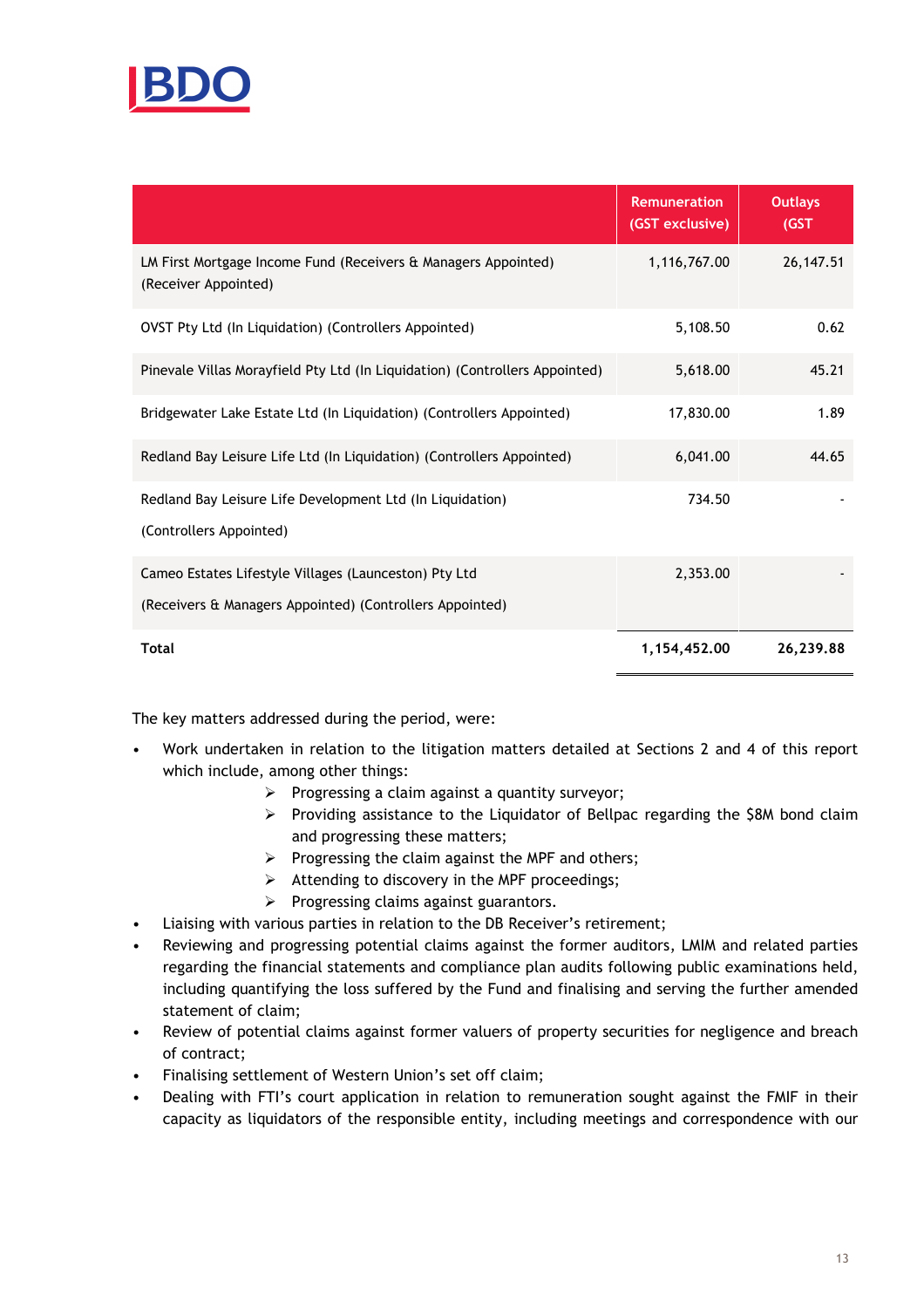

solicitors and counsel, correspondence with FTI's solicitors and undertaking investigations into payments made to LMIM and LMA;

- Adjudicating on FTI's claims for indemnity against the assets of the Fund for expenses and costs incurred in their capacity as liquidators of the responsible entity;
- Preparing an application to ASIC for relief from the requirements of a half year review and annual audit of the financial reports and compliance plan;
- Undertaking the investor management function for approximately 4,500 investors including answering queries on the winding up of the Fund and maintaining the investment database, including any change in details or transfer of units;
- Finalising outstanding trading matters from the sale of five retirement villages;
- Preparation of unit price calculation as at 31 March 2016;
- Preparation of the update report to Investors in April 2016.

The fees for the five months ended 31 March 2016 average approximately \$230,000 per month compared to the previous six months total of \$2,248,416 at an average of approximately \$375,000 per month.

As I have now completed a significant portion of my investigations in relation to the claim against the auditors and discovery in the MPF proceedings is almost complete, I expect my fees incurred in the coming periods will continue to reduce.

I anticipate that my next application to Court for the approval of my remuneration will be made in May/June 2016 covering the period 1 November 2015 to 30 April 2016. A copy of my application in this respect will be posted to the website www.lmfmif.com and investors will be notified when this application has been lodged.

# 11. Queries

Should unit holders wish to advise of any changes in details or require further information, please contact BDO as follows:

BDO GPO Box 457 Brisbane QLD 4001 Phone: +61 7 3237 5999 Fax: +61 7 3221 9227 Email: enquiries@lmfmif.com

Yours faithfully

David Whyte Receiver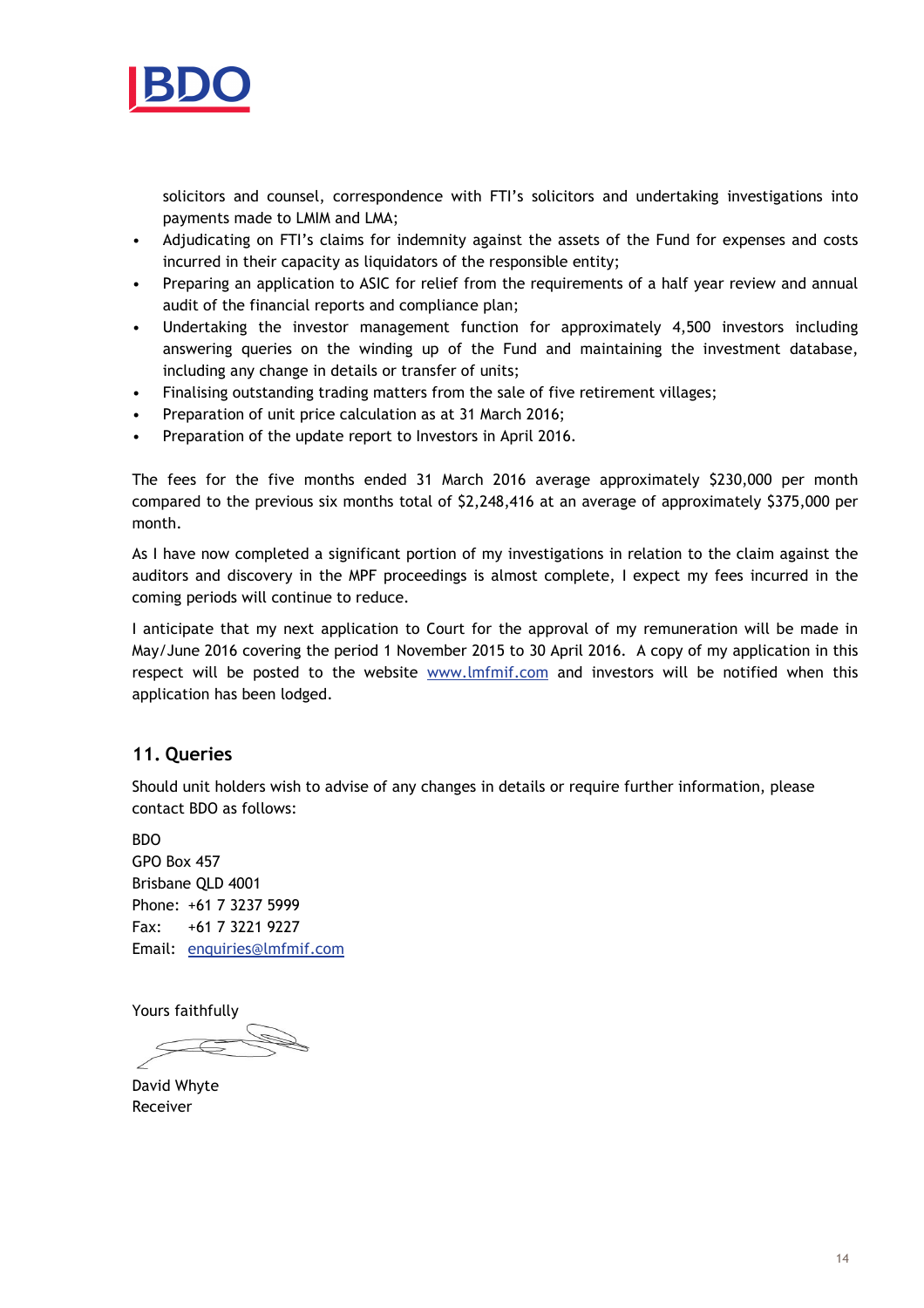BDO

|                                  |                           |                            |                      | <b>Totals</b> |               |                 |                  |                  |                 | <b>Task Area</b> |       |                       |       |                       |
|----------------------------------|---------------------------|----------------------------|----------------------|---------------|---------------|-----------------|------------------|------------------|-----------------|------------------|-------|-----------------------|-------|-----------------------|
|                                  |                           |                            |                      |               | <b>Assets</b> |                 | <b>Creditors</b> |                  | <b>Trade On</b> |                  |       | <b>Investigations</b> |       | <b>Administration</b> |
| <b>Employee</b>                  | <b>Position</b>           | Rate                       | hrs                  |               | hrs           |                 | hrs              |                  | hrs             |                  | hrs   | -S                    | hrs   |                       |
| Matthew Joiner                   | Partner                   | 560                        | 0.3                  | 168.00        |               |                 | 0.3              | 168.00           |                 |                  |       |                       |       |                       |
| David Whyte                      | Partner                   | 560                        | 323.0                | 180,880.00    |               | 54.0 30,240.00  | 40.7             | 22,792.00        | 169.3           | 94,808.00        | 27.5  | 15,400.00             | 31.5  | 17,640.00             |
| Clark Jarrold                    | Partner                   | 560                        | 287.3                | 160,888.00    |               |                 |                  |                  |                 |                  | 287.3 | 160,888.00            |       |                       |
| Eric Leeuwendal                  | Director                  | 495                        | 604.9                | 299,425.50    |               | 83.5 41,332.50  | 51.2             | 25,344.00        | 25.4            | 12,573.00        | 412.1 | 203,989.50            | 32.7  | 16,186.50             |
| Craig Jenkins                    | Partner                   | 490                        | 50.7                 | 24,843.00     |               |                 |                  |                  |                 |                  | 50.7  | 24,843.00             |       |                       |
| Kim Colyer                       | Partner                   | 490                        | 5.0                  | 2,450.00      |               |                 |                  |                  |                 |                  | 5.0   | 2,450.00              |       |                       |
| Craig Jenkins                    | Partner                   | 485                        | 2.4                  | 1,164.00      |               |                 |                  |                  |                 |                  | 2.4   | 1,164.00              |       |                       |
| John Somerville                  | Senior Manager            | 440                        | 261.3                | 114,972.00    | 8.0           | 3,520.00        | 44.5             | 19,580.00        | 99.2            | 43,648.00        | 56.6  | 24,904.00             | 53.0  | 23,320.00             |
| Julie Pagcu                      | Senior Manager            | 375                        | 28.2                 | 10,575.00     |               |                 |                  |                  |                 |                  | 28.2  | 10,575.00             |       |                       |
| Julie Pagcu                      | Senior Manager            | 365                        | 2.4                  | 876.00        |               |                 |                  |                  |                 |                  | 2.4   | 876.00                |       |                       |
| Murray Daniel                    | Supervisor                | 360                        | 227.1                | 81,756.00     | 30.6          | 11,016.00       | 28.7             | 10,332.00        | 92.6            | 33,336.00        | 36.5  | 13,140.00             | 38.7  | 13,932.00             |
| Ashleigh Simpson-Wade Supervisor |                           | 360                        | 43.1                 | 15,516.00     | 1.5           | 540.00          |                  |                  |                 |                  | 39.0  | 14,040.00             | 2.6   | 936.00                |
| Chris Demeyere                   | Supervisor                | 360                        | 0.3                  | 108.00        |               |                 |                  |                  |                 |                  |       |                       | 0.3   | 108.00                |
| Ashleigh Simpson-Wade Supervisor |                           | 350                        | 37.2                 | 13,020.00     |               |                 |                  |                  |                 |                  | 36.6  | 12,810.00             | 0.6   | 210.00                |
| Nicola Kennedy                   | Senior Accountant II      | 280                        | 345.9                | 96,852.00     |               |                 | 4.1              | 1,148.00         | 322.3           | 90,244.00        | 13.8  | 3,864.00              | 5.7   | 1,596.00              |
| Dermot O'Brien                   | Accountant II             | 195                        | 180.4                | 35,178.00     |               |                 | 26.5             | 5,167.50         |                 |                  | 10.2  | 1,989.00              | 143.7 | 28,021.50             |
| Samantha Brown                   | Accountant II             | 195                        | 20.4                 | 3,978.00      |               |                 | 0.1              | 19.50            |                 |                  | 20.3  | 3,958.50              |       |                       |
| Sarah Cunningham                 | Team Assistant            | 195                        | 10.1                 | 1,969.50      |               |                 |                  |                  |                 |                  |       |                       | 10.1  | 1,969.50              |
| Julia Mayne                      | Accountant II             | 195                        | 242.2                | 47,229.00     |               |                 | 164.9            | 32, 155.50       | 22.1            | 4,309.50         | 43.2  | 8,424.00              | 12.0  | 2,340.00              |
| Aubrey Meek                      | Accountant I              | 190                        | 3.4                  | 646.00        |               |                 | 3.4              | 646.00           |                 |                  |       |                       |       |                       |
| Luke Wallen                      | Accountant I              | 190                        | 44.2                 | 8,398.00      |               |                 |                  |                  |                 |                  | 44.2  | 8,398.00              |       |                       |
| Michael Yu                       | Accountant I              | 190                        | 0.5                  | 95.00         |               |                 |                  |                  |                 |                  | 0.5   | 95.00                 |       |                       |
| Dale Ludwig                      | Accountant I              | 185                        | 1.7                  | 314.50        |               |                 |                  |                  |                 |                  |       |                       | 1.7   | 314.50                |
| Ashley Richardson                | Team Assistant            | 155                        | 1.0                  | 155.00        |               |                 |                  |                  |                 |                  |       |                       | 1.0   | 155.00                |
| Nicole Jackson                   | Team Assistant            | 155                        | 14.4                 | 2,232.00      |               |                 | 3.2              | 496.00           | 3.0             | 465.00           |       |                       | 8.2   | 1,271.00              |
| Peter Hill                       | Accountant II             | 145                        | 37.5                 | 5,437.50      |               |                 |                  |                  |                 |                  | 37.5  | 5,437.50              |       |                       |
| Sarah Matthews                   | Team Assistant            | 140                        | 0.3                  | 42.00         | 0.3           | 42.00           |                  |                  |                 |                  |       |                       |       |                       |
| <b>Brooke Streidl</b>            | Team Assistant            | 130                        | 41.8                 | 5,434.00      |               |                 |                  |                  |                 |                  | 0.8   | 104.00                | 41.0  | 5,330.00              |
| Emma Sheehy                      | Junior Practice Assistant | 115                        | 3.8                  | 437.00        |               |                 |                  |                  |                 |                  |       |                       | 3.8   | 437.00                |
| Moira Hattingh                   | <b>Team Assistant</b>     | 80                         | 21.6                 | 1,728.00      |               |                 |                  |                  |                 |                  |       |                       | 21.6  | 1,728.00              |
|                                  |                           | <b>TOTALS</b>              | 2,842,4              | 1,116,767.00  |               | 177.9 86,690.50 |                  | 367.6 117,848.50 |                 | 733.9 279,383.50 |       | 1,154.8 517,349.50    | 408.2 | 115,495.00            |
|                                  |                           |                            | <b>GST</b>           | 111,676.70    |               |                 |                  |                  |                 |                  |       |                       |       |                       |
|                                  |                           |                            | <b>TOTAL INC GST</b> | 1,228,443.70  |               |                 |                  |                  |                 |                  |       |                       |       |                       |
|                                  |                           | <b>AVERAGE HOURLY RATE</b> |                      | 393           |               | 487             |                  | 321              |                 | 381              |       | 448                   |       | 283                   |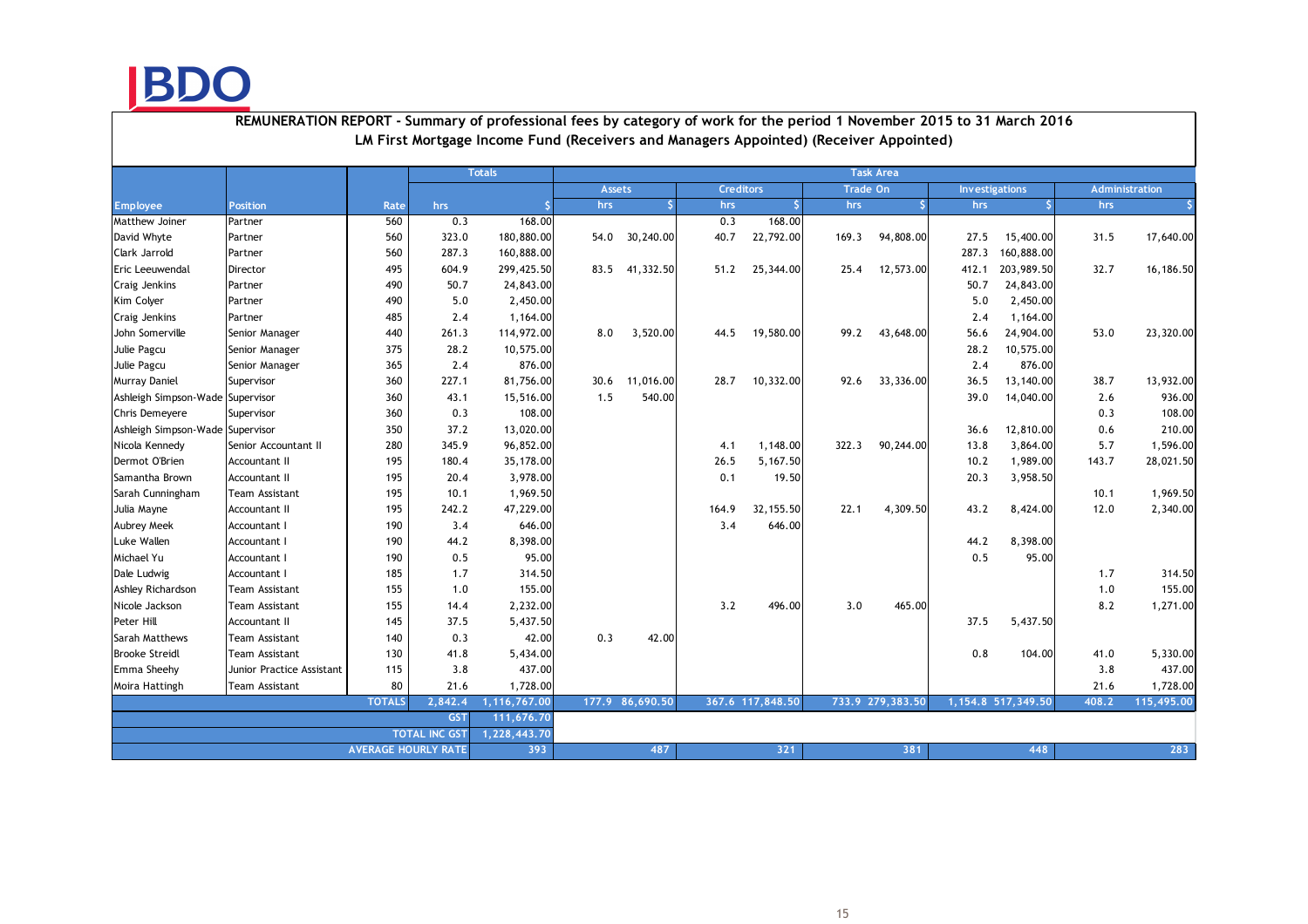

**Disbursements for the period 1 November 2015 to 31 March 2016**

**LM First Mortgage Income Fund (Receivers and Managers Appointed) (Receiver Appointed)**

|                      | <b>Amount</b> |
|----------------------|---------------|
| <b>Expense Type</b>  | (S ex GST)    |
| Postage              | 14,675.45     |
| General              | 9,713.22      |
| Courier              | 311.15        |
| Search Fee           | 540.51        |
| Printing             | 587.10        |
| Taxi fares           | 110.98        |
| Photocopy            | 209.10        |
| <b>TOTAL</b>         | 26,147.51     |
| <b>GST</b>           | 2,614.75      |
| <b>TOTAL INC GST</b> | 28,762.26     |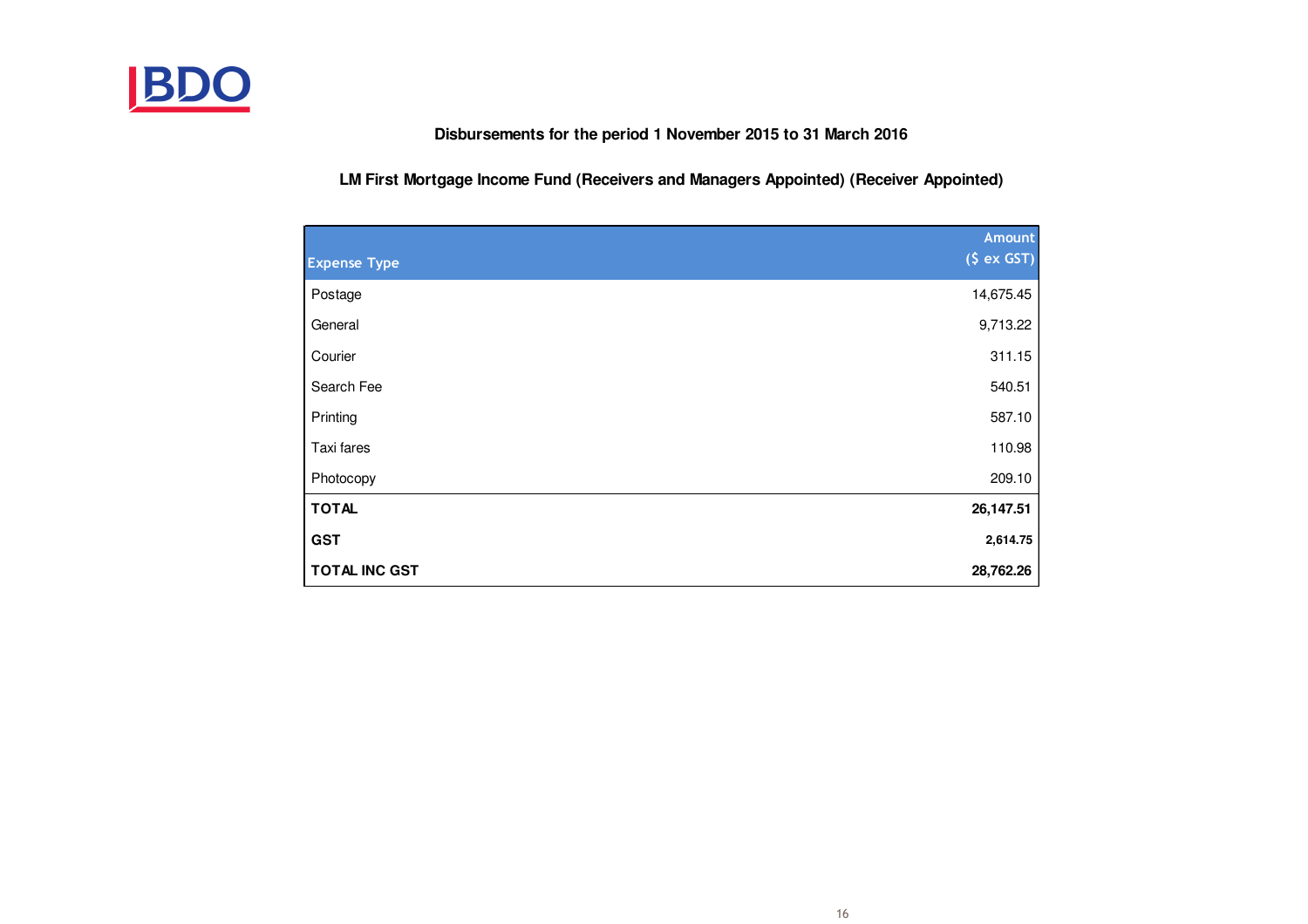

REMUNERATION REPORT - Summary of professional fees by category of work for the period 1 November 2015 to 31 March 2016

Bridgewater Lake Estate Pty Limited (In Liquidation) (Controllers Appointed)

|                        |                      |      | <b>Totals</b> |           |      | <b>Task Area</b> |                  |       |      |                 |     |                |  |  |
|------------------------|----------------------|------|---------------|-----------|------|------------------|------------------|-------|------|-----------------|-----|----------------|--|--|
|                        |                      |      |               |           |      | <b>Assets</b>    | <b>Creditors</b> |       |      | <b>Trade On</b> |     | Administration |  |  |
| <b>Employee</b>        | <b>Position</b>      | Rate | hrs           |           | hrs  | \$.              | hrs              |       | hrs  | \$              | hrs |                |  |  |
| Leisa Rafter           | Partner              | 620  | 1.8           | 1,116.00  | 1.8  | 1,116.00         |                  |       |      |                 |     |                |  |  |
| David Whyte            | Partner              | 560  | 1.4           | 784.00    |      |                  |                  |       | 0.3  | 168.00          | 1.1 | 616.00         |  |  |
| John Somerville        | Senior Manager       | 440  | 3.3           | 1,452.00  |      |                  |                  |       | 2.7  | 1,188.00        | 0.6 | 264.00         |  |  |
| Murray Daniel          | Supervisor           | 360  | 1.0           | 360.00    |      |                  |                  |       | 0.7  | 252.00          | 0.3 | 108.00         |  |  |
| Ashleigh Simpson-Wade  | Supervisor           | 350  | 13.2          | 4,620.00  | 12.5 | 4,375.00         |                  |       |      |                 | 0.7 | 245.00         |  |  |
| Samuel Alexander       | Supervisor           | 350  | 10.9          | 3,815.00  | 10.9 | 3,815.00         |                  |       |      |                 |     |                |  |  |
| Nicola Kennedy         | Senior Accountant II | 280  | 9.1           | 2,548.00  |      |                  |                  |       | 8.4  | 2,352.00        | 0.7 | 196.00         |  |  |
| Sarah Cunningham       | Team Assistant       | 195  | 0.8           | 156.00    |      |                  |                  |       |      |                 | 0.8 | 156.00         |  |  |
| Dermot O'Brien         | Accountant II        | 195  | 0.5           | 97.50     | 0.5  | 97.50            |                  |       |      |                 |     |                |  |  |
| Julia Mayne            | <b>Accountant II</b> | 195  | 8.1           | 1,579.50  |      |                  | 0.4              | 78.00 | 6.0  | 1,170.00        | 1.7 | 331.50         |  |  |
| <b>Brad Gallant</b>    | Consultant II        | 170  | 2.3           | 391.00    | 2.3  | 391.00           |                  |       |      |                 |     |                |  |  |
| Joanna Lane            | Consultant II        | 170  | 3.9           | 663.00    | 3.9  | 663.00           |                  |       |      |                 |     |                |  |  |
| Nerissa Greer          | Secretary            | 140  | 0.5           | 70.00     |      |                  |                  |       |      |                 | 0.5 | 70.00          |  |  |
| Sarah Matthews         | Team Assistant       | 140  | 0.7           | 98.00     |      |                  |                  |       |      |                 | 0.7 | 98.00          |  |  |
| Moira Hattingh         | Team Assistant       | 80   | 1.0           | 80.00     | 0.1  | 8.00             |                  |       |      |                 | 0.9 | 72.00          |  |  |
| <b>TOTALS</b><br>58.5  |                      |      |               | 17,830.00 | 32.0 | 10,465.50        | 0.4              | 78.00 | 18.1 | 5,130.00        | 8,0 | 2,156.50       |  |  |
| <b>GST</b><br>1,783.00 |                      |      |               |           |      |                  |                  |       |      |                 |     |                |  |  |
| <b>TOTAL INC GST</b>   |                      |      |               | 19,613.00 |      |                  |                  |       |      |                 |     |                |  |  |
| AVERAGE HOURLY RATE    |                      |      |               | 305       |      | 327              |                  | 195   |      | 283             |     | 270            |  |  |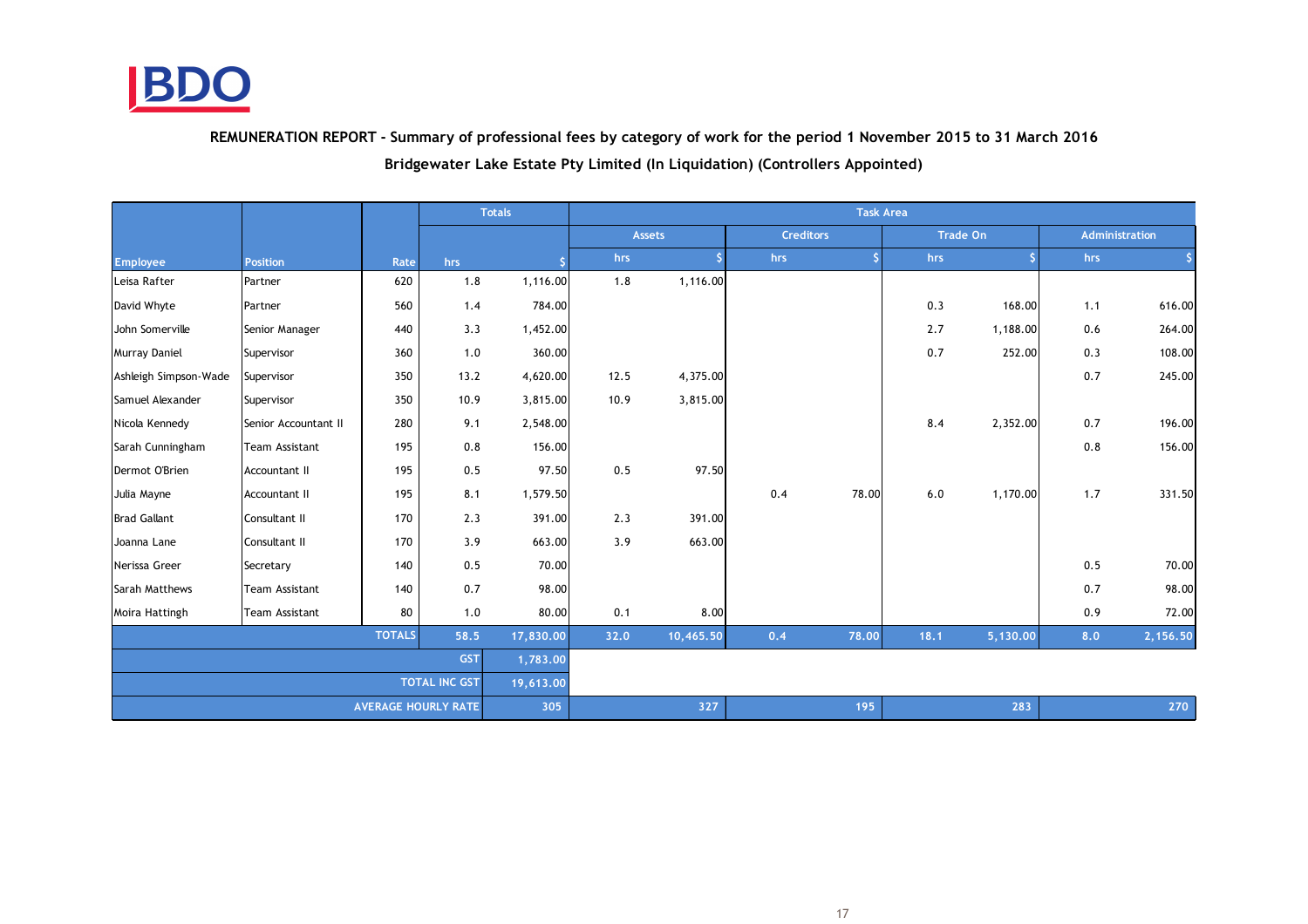

**Disbursements for the period 1 November 2015 to 31 March 2016**

**Bridgewater Lake Estate Pty Limited (In Liquidation) (Controllers Appointed)**

| <b>Expense Type</b>  | Amount<br>(S ex GST) |
|----------------------|----------------------|
|                      |                      |
| Postage              | 1.72                 |
| <b>TOTAL</b>         | 1.72                 |
| <b>GST</b>           | 0.17                 |
| <b>TOTAL INC GST</b> | 1.89                 |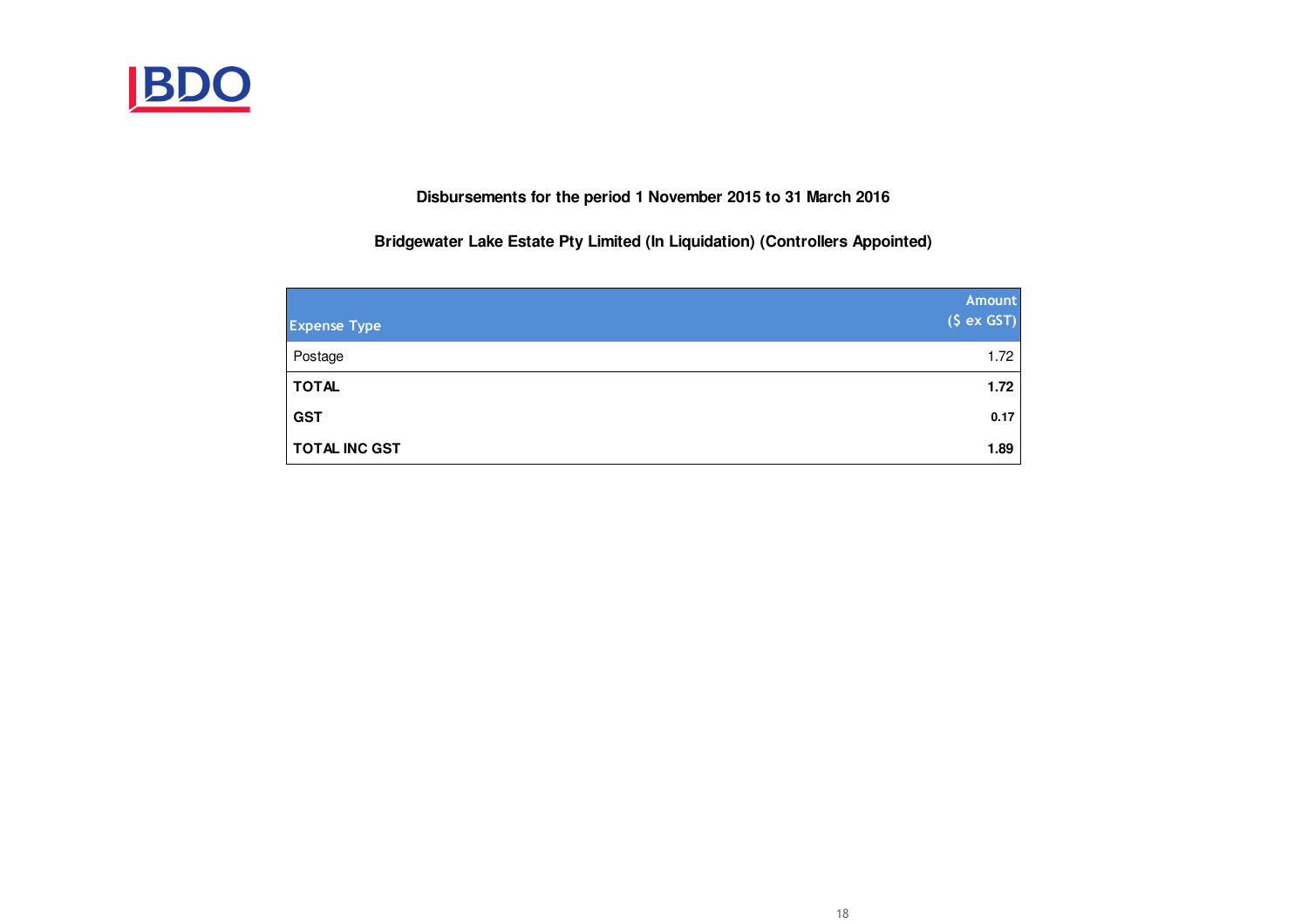

Cameo Estates Lifestyle Villages (Launceston) Pty Ltd (In Liquidation) (Controllers Appointed)REMUNERATION REPORT - Summary of professional fees by category of work for the period 1 November 2015 to 31 March 2016

|                  |                      |               |     | <b>Totals</b> | <b>Task Area</b> |                 |     |                       |  |
|------------------|----------------------|---------------|-----|---------------|------------------|-----------------|-----|-----------------------|--|
|                  |                      |               |     |               |                  | <b>Trade On</b> |     | <b>Administration</b> |  |
| <b>Employee</b>  | <b>Position</b>      | Rate          | hrs |               | hrs              |                 | hrs |                       |  |
| David Whyte      | Partner              | 560           | 0.4 | 224.00        |                  |                 | 0.4 | 224.00                |  |
| John Somerville  | Senior Manager       | 440           | 0.8 | 352.00        | 0.1              | 44.00           | 0.7 | 308.00                |  |
| Murray Daniel    | Supervisor           | 360           | 0.8 | 288.00        | 0.7              | 252.00          | 0.1 | 36.00                 |  |
| Nicola Kennedy   | Senior Accountant II | 280           | 4.0 | 1,120.00      | 3.6              | 1,008.00        | 0.4 | 112.00                |  |
| Damien Hicks     | Senior Accountant II | 225           | 0.3 | 67.50         |                  |                 | 0.3 | 67.50                 |  |
| Julia Mayne      | <b>Accountant II</b> | 195           | 1.0 | 195.00        | 0.6              | 117.00          | 0.4 | 78.00                 |  |
| Sarah Cunningham | Team Assistant       | 195           | 0.3 | 58.50         |                  |                 | 0.3 | 58.50                 |  |
| Moira Hattingh   | Team Assistant       | 80            | 0.6 | 48.00         |                  |                 | 0.6 | 48.00                 |  |
|                  |                      | <b>TOTALS</b> | 8.2 | 2,353.00      | 5.0              | 1,421.00        | 3.2 | 932.00                |  |
|                  | 235.30               |               |     |               |                  |                 |     |                       |  |
|                  | 2,588.30             |               |     |               |                  |                 |     |                       |  |
|                  | 287                  |               | 284 |               | 291              |                 |     |                       |  |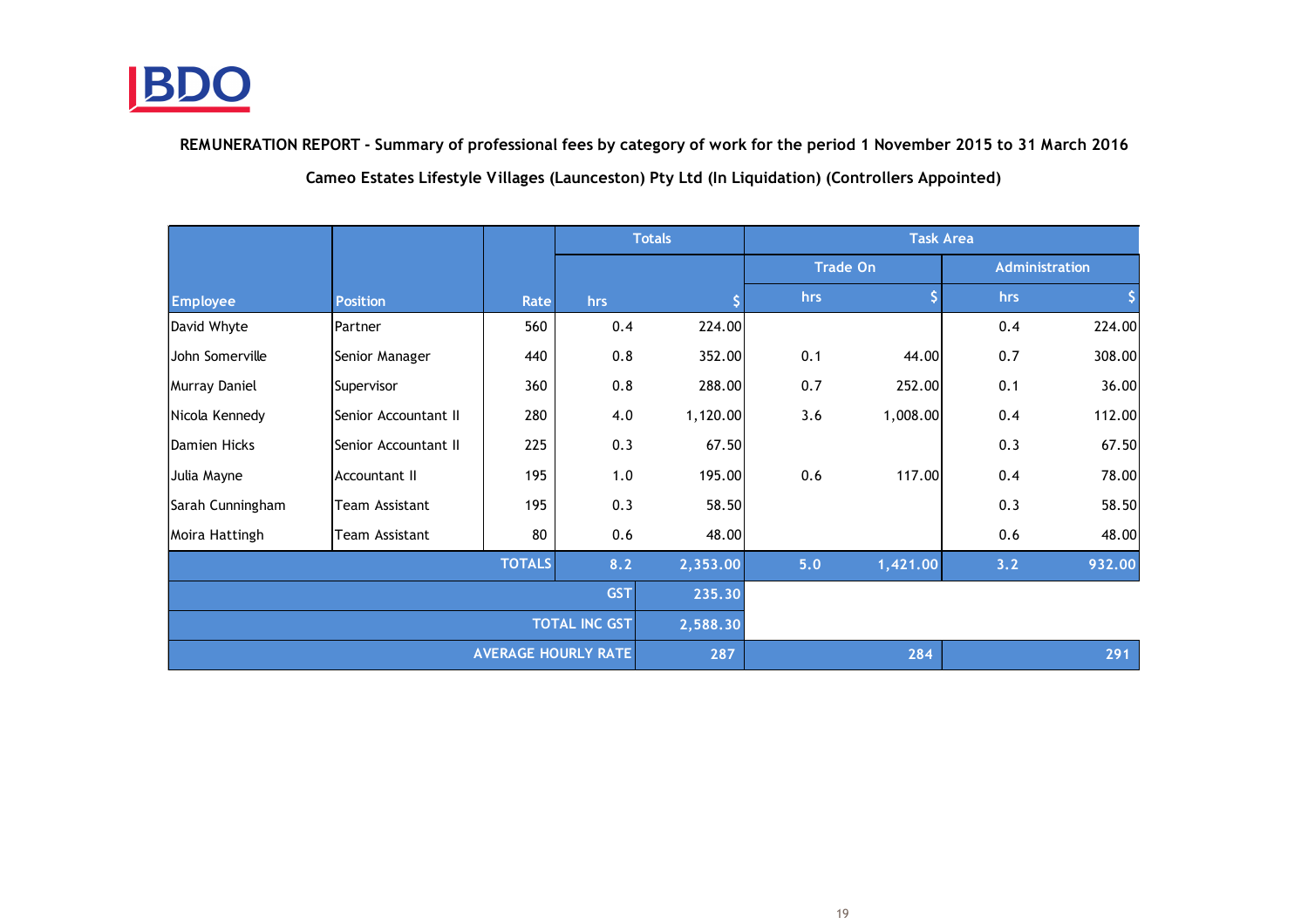

REMUNERATION REPORT - Summary of professional fees by category of work for the period 1 November 2015 to 31 March 2016

|                      |                       |                            | <b>Totals</b> |          | <b>Task Area</b> |      |                  |       |      |                 |     |                |  |
|----------------------|-----------------------|----------------------------|---------------|----------|------------------|------|------------------|-------|------|-----------------|-----|----------------|--|
|                      |                       |                            |               |          | Assets           |      | <b>Creditors</b> |       |      | <b>Trade On</b> |     | Administration |  |
| <b>Employee</b>      | <b>Position</b>       | Rate                       | hrs           |          | hrs              |      | hrs              |       | hrs  |                 | hrs |                |  |
| David Whyte          | Partner               | 560                        | 1.2           | 672.00   |                  |      |                  |       | 0.1  | 56.00           | 1.1 | 616.00         |  |
| John Somerville      | Senior Manager        | 440                        | 1.7           | 748.00   |                  |      | 0.1              | 44.00 | 0.5  | 220.00          | 1.1 | 484.00         |  |
| Murray Daniel        | Supervisor            | 360                        | 1.1           | 396.00   |                  |      |                  |       | 0.7  | 252.00          | 0.4 | 144.00         |  |
| Nicola Kennedy       | Senior Accountant II  | 280                        | 7.9           | 2,212.00 |                  |      |                  |       | 7.5  | 2,100.00        | 0.4 | 112.00         |  |
| Julia Mayne          | Accountant II         | 195                        | 2.8           | 546.00   |                  |      |                  |       | 1.3  | 253.50          | 1.5 | 292.50         |  |
| Sarah Cunningham     | Team Assistant        | 195                        | 0.1           | 19.50    |                  |      |                  |       |      |                 | 0.1 | 19.50          |  |
| Michael Yu           | Accountant I          | 190                        | 2.5           | 475.00   |                  |      |                  |       |      |                 | 2.5 | 475.00         |  |
| Moira Hattingh       | <b>Team Assistant</b> | 80                         | 0.5           | 40.00    | 0.1              | 8.00 |                  |       |      |                 | 0.4 | 32.00          |  |
|                      |                       | <b>TOTALS</b>              | 17.8          | 5,108.50 | 0.1              | 8.00 | 0.1              | 44.00 | 10.1 | 2,881.50        | 7.5 | 2,175.00       |  |
| <b>GST</b>           |                       |                            |               | 510.85   |                  |      |                  |       |      |                 |     |                |  |
| <b>TOTAL INC GST</b> |                       |                            |               | 5,619.35 |                  |      |                  |       |      |                 |     |                |  |
|                      |                       | <b>AVERAGE HOURLY RATE</b> |               |          |                  | 80   |                  | 440   |      | 285             |     | 290            |  |

OVST Pty Ltd (In Liquidation) (Controllers Appointed)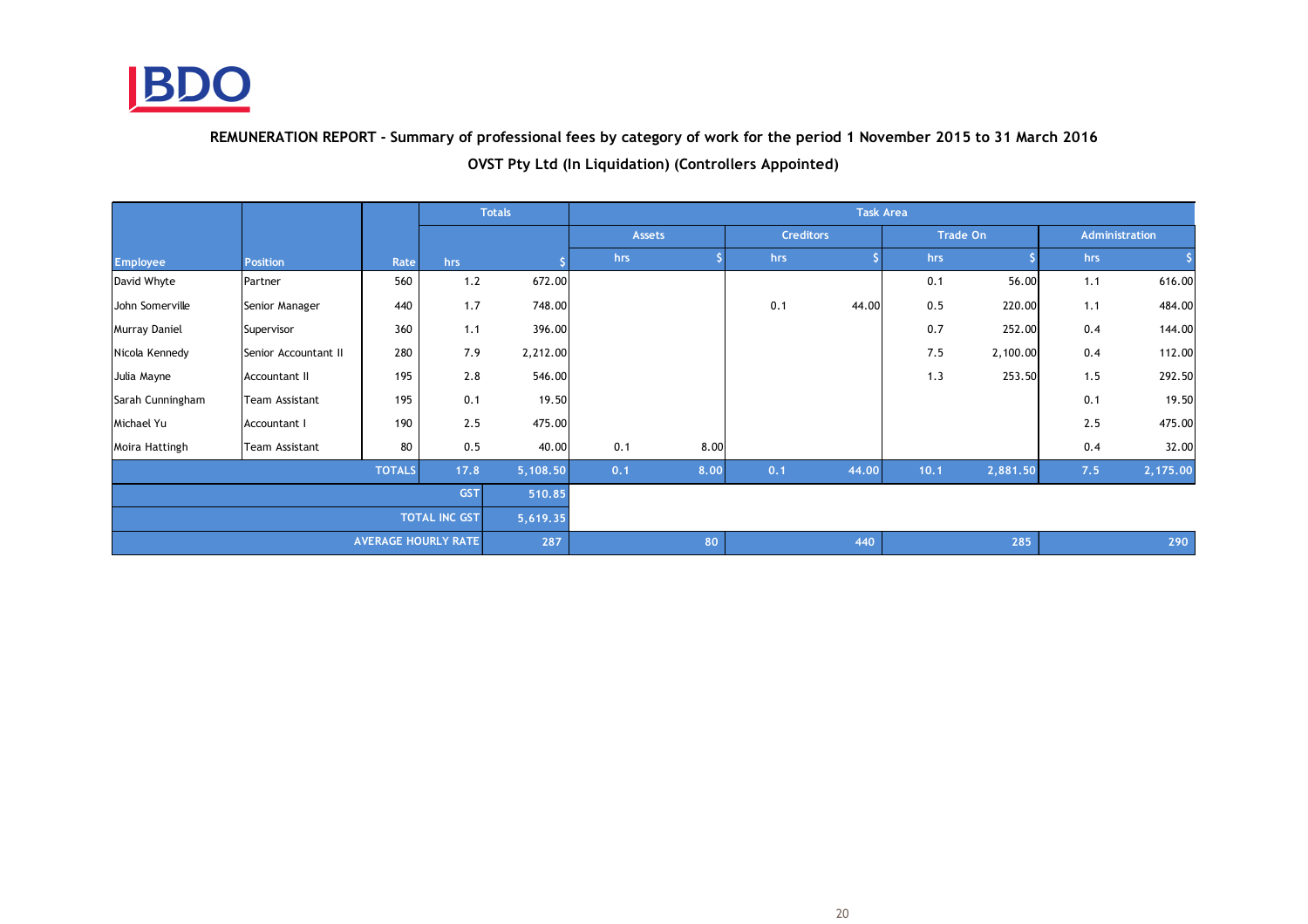

**Disbursements for the period 1 November 2015 to 31 March 2016**

**OVST Pty Ltd (In Liquidation) (Controllers Appointed)**

| <b>Expense Type</b>  | Amount<br>(S ex GST) |
|----------------------|----------------------|
| Postage              | 0.56                 |
| <b>TOTAL</b>         | 0.56                 |
| <b>GST</b>           | 0.06                 |
| <b>TOTAL INC GST</b> | 0.62                 |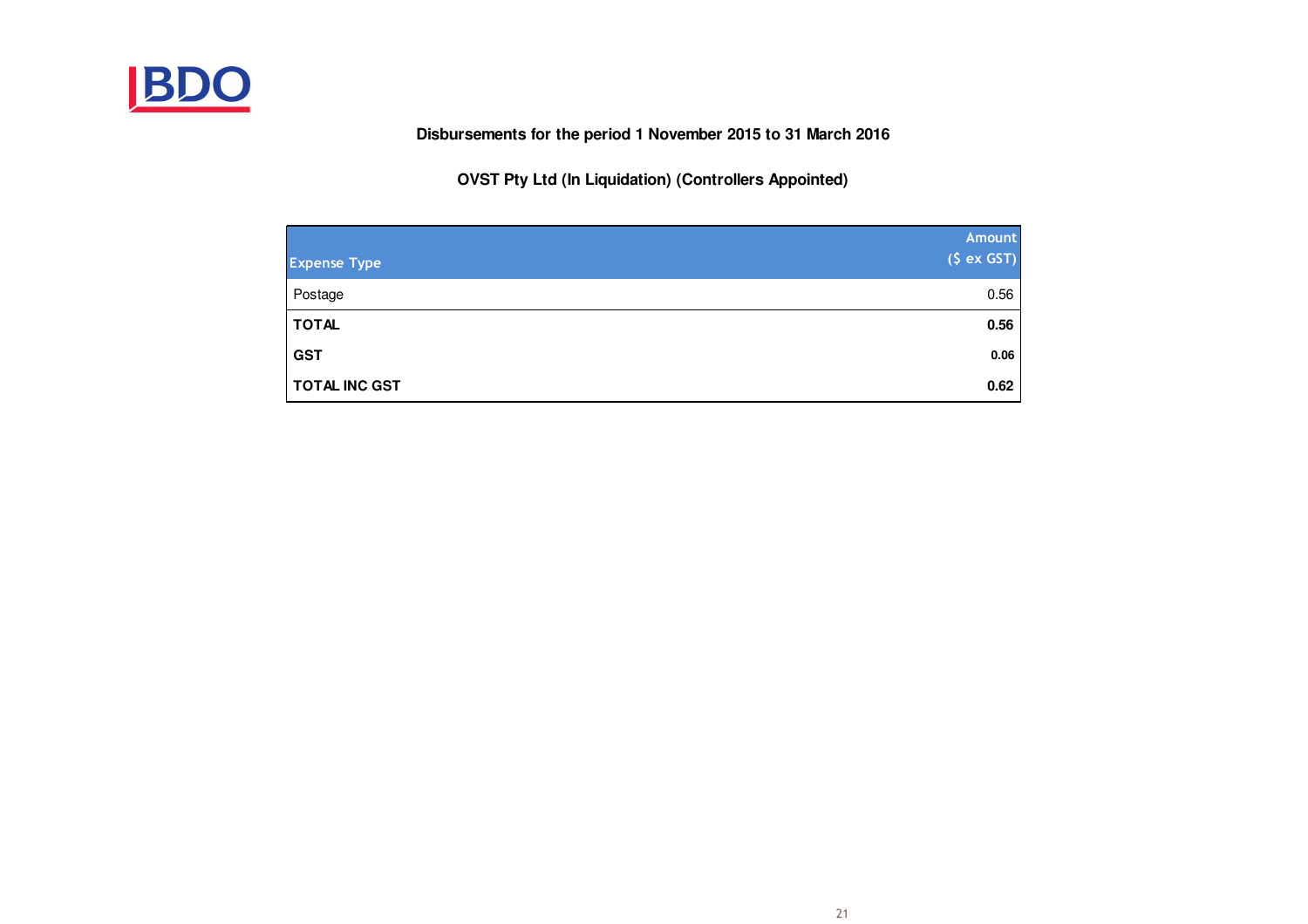

REMUNERATION REPORT - Summary of professional fees by category of work for the period 1 November 2015 to 31 March 2016

Pinevale Villas Morayfield Pty Ltd (In Liquidation) (Controllers Appointed)

|                            |                       |      |          | <b>Totals</b> | <b>Task Area</b> |       |                  |      |          |     |                |  |
|----------------------------|-----------------------|------|----------|---------------|------------------|-------|------------------|------|----------|-----|----------------|--|
|                            |                       |      |          |               | <b>Assets</b>    |       | <b>Employees</b> |      | Trade On |     | Administration |  |
| <b>Employee</b>            | <b>Position</b>       | Rate | hrs      |               | hrs              |       | hrs              | hrs  |          | hrs |                |  |
| David Whyte                | Partner               | 560  | 0.9      | 504.00        |                  |       |                  | 0.2  | 112.00   | 0.7 | 392.00         |  |
| John Somerville            | Senior Manager        | 440  | 2.2      | 968.00        | 0.1              | 44.00 |                  | 0.8  | 352.00   | 1.3 | 572.00         |  |
| Murray Daniel              | Supervisor            | 360  | 0.8      | 288.00        |                  |       |                  | 0.7  | 252.00   | 0.1 | 36.00          |  |
| Nicola Kennedy             | Senior Accountant II  | 280  | 11.8     | 3,304.00      |                  |       |                  | 11.1 | 3,108.00 | 0.7 | 196.00         |  |
| Damien Hicks               | Senior Accountant II  | 225  | 0.2      | 45.00         |                  |       |                  |      |          | 0.2 | 45.00          |  |
| Damien Hicks               | Senior Accountant II  | 220  | 0.5      | 110.00        |                  |       |                  |      |          | 0.5 | 110.00         |  |
| Sarah Cunningham           | <b>Team Assistant</b> | 195  | 0.4      | 78.00         |                  |       |                  |      |          | 0.4 | 78.00          |  |
| Julia Mayne                | Accountant II         | 195  | 1.4      | 273.00        |                  |       |                  | 0.7  | 136.50   | 0.7 | 136.50         |  |
| Michael Yu                 | Accountant I          | 190  | 3.8      |               |                  |       |                  |      |          |     |                |  |
| Moira Hattingh             | Team Assistant        | 80   | 0.6      | 48.00         |                  |       |                  |      |          | 0.6 | 48.00          |  |
| <b>TOTALS</b>              |                       |      | 22.6     | 5,618.00      | 0.1              | 44.00 |                  | 13.5 | 3,960.50 | 5.2 | 1,613.50       |  |
| <b>GST</b>                 |                       |      | 561.80   |               |                  |       |                  |      |          |     |                |  |
| <b>TOTAL INC GST</b>       |                       |      | 6,179.80 |               |                  |       |                  |      |          |     |                |  |
| <b>AVERAGE HOURLY RATE</b> |                       |      | 249      |               | 440              |       |                  | 293  |          | 310 |                |  |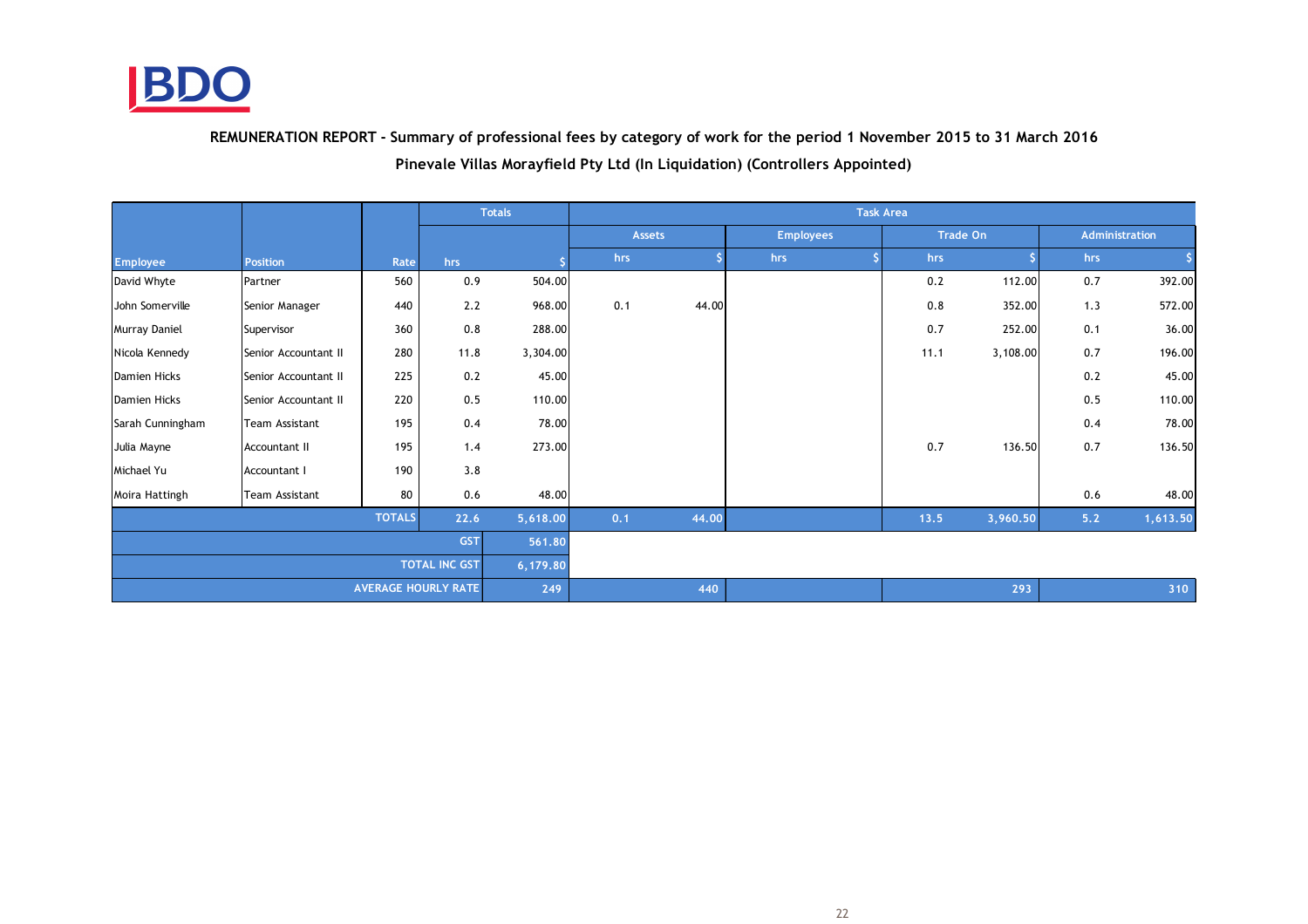

**Disbursements for the period 1 November 2015 to 31 March 2016**

**Pinevale Villas Morayfield Pty Ltd (In Liquidation) (Controllers Appointed)**

| <b>Expense Type</b>  | <b>Amount</b><br>(S ex GST) |
|----------------------|-----------------------------|
| Search Fee           | 44.65                       |
| Postage              | 0.56                        |
| <b>TOTAL</b>         | 45.21                       |
| <b>GST</b>           | 4.52                        |
| <b>TOTAL INC GST</b> | 49.73                       |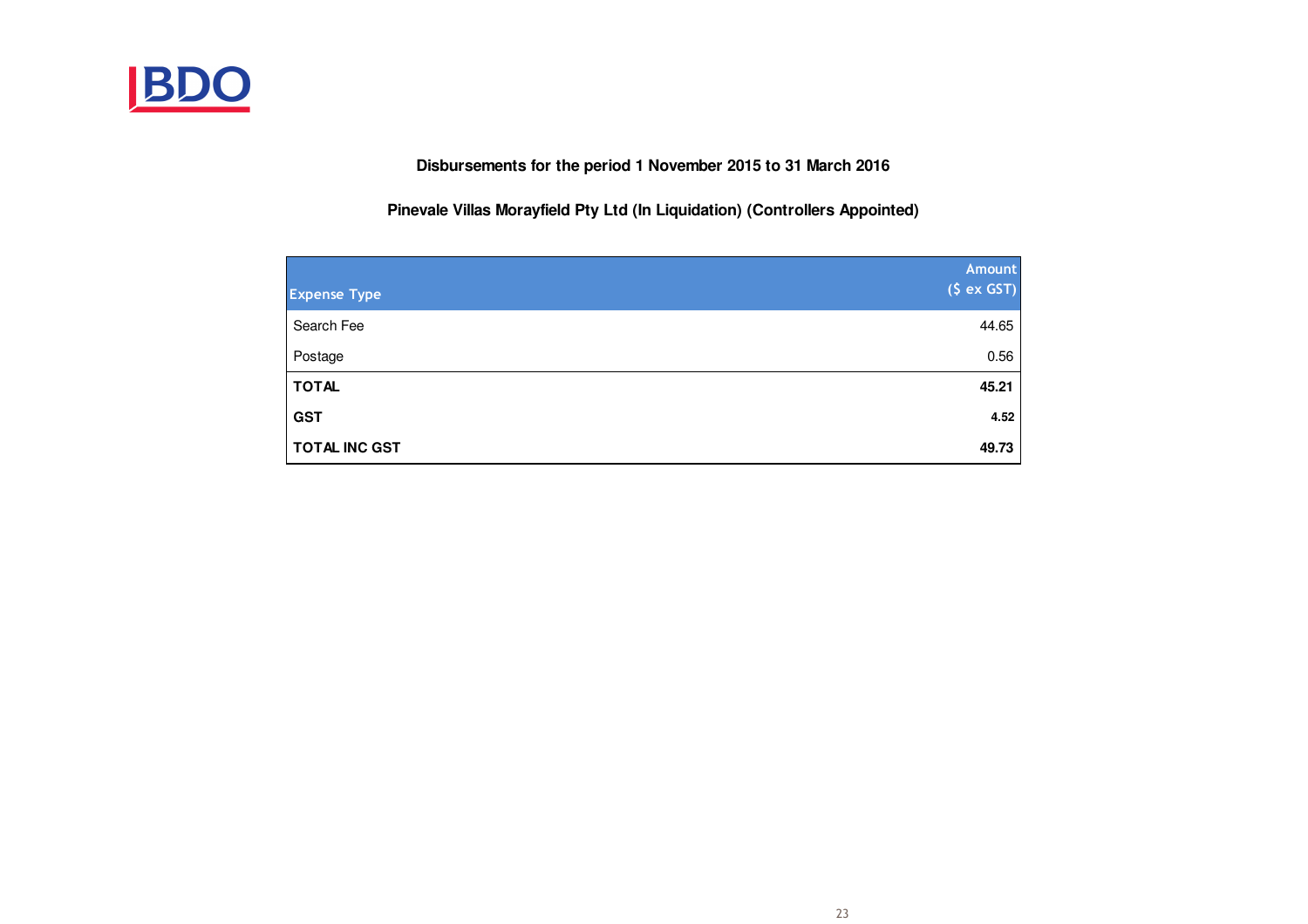

REMUNERATION REPORT - Summary of professional fees by category of work for the period 1 November 2015 to 31 March 2016

Redland Bay Leisure Life Development Pty Ltd (In Liquidation) (Controllers Appointed)

|                            |                      |      |        | <b>Totals</b> | <b>Task Area</b> |        |     |                |  |  |
|----------------------------|----------------------|------|--------|---------------|------------------|--------|-----|----------------|--|--|
|                            |                      |      |        |               | <b>Trade On</b>  |        |     | Administration |  |  |
| <b>Employee</b>            | <b>Position</b>      | Rate | hrs    |               | hrs              |        | hrs |                |  |  |
| Murray Daniel              | Supervisor           | 360  | 0.8    | 288.00        | 0.7              | 252.00 | 0.1 | 36.00          |  |  |
| Nicola Kennedy             | Senior Accountant II | 280  | 0.8    | 224.00        | 0.8              | 224.00 |     |                |  |  |
| Julia Mayne                | Accountant II        | 195  | 1.1    | 214.50        | 0.7              | 136.50 | 0.4 | 78.00          |  |  |
| Moira Hattingh             | Team Assistant       | 80   | 0.1    | 8.00          |                  |        | 0.1 | 8.00           |  |  |
|                            | 734.50               | 2.2  | 612.50 | 0.6           | 122.00           |        |     |                |  |  |
|                            | 73.45                |      |        |               |                  |        |     |                |  |  |
| <b>TOTAL INC GST</b>       |                      |      | 807.95 |               |                  |        |     |                |  |  |
| <b>AVERAGE HOURLY RATE</b> |                      |      |        | 262           |                  | 278    |     | 203            |  |  |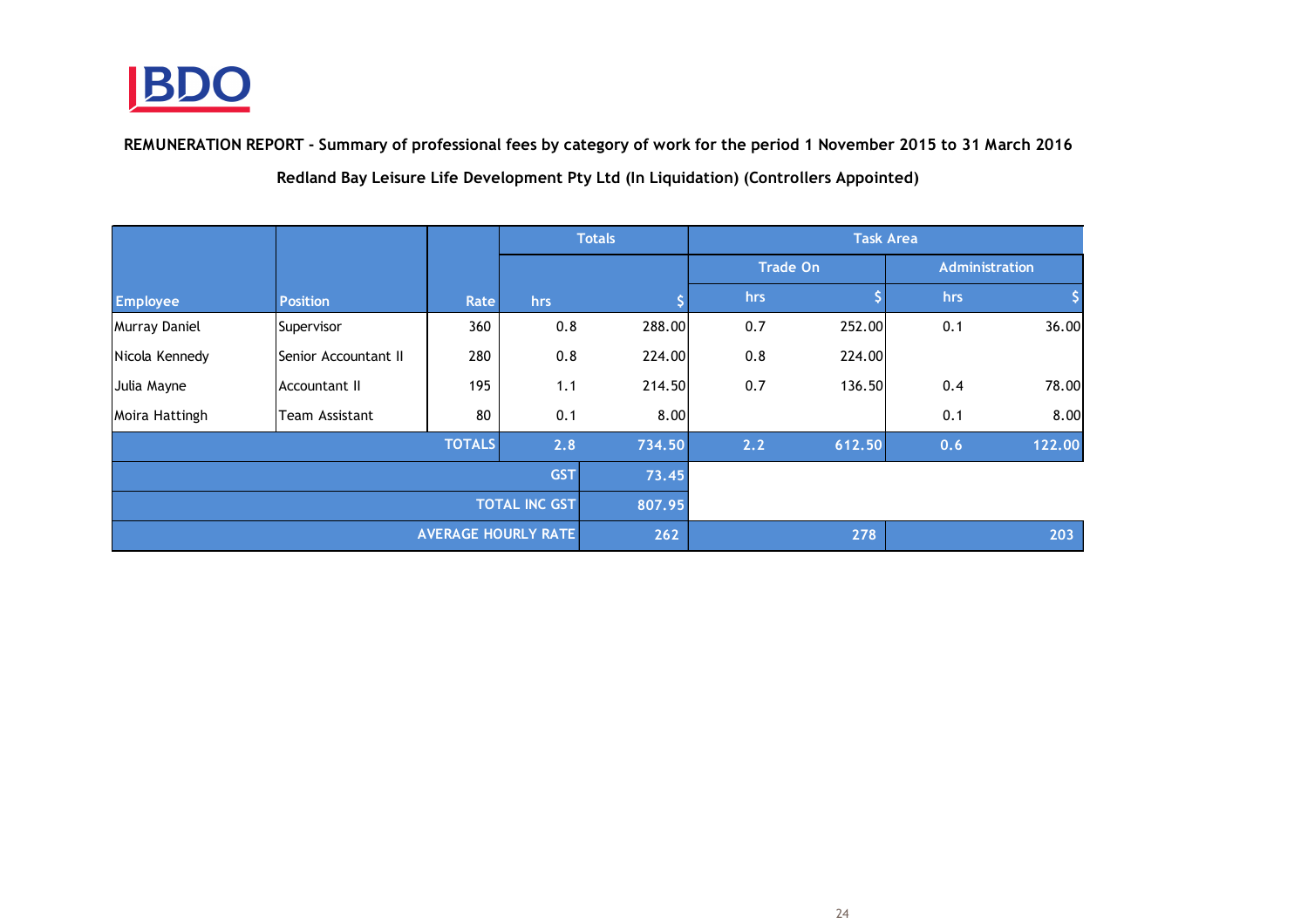

Redland Bay Leisure Life Pty Ltd (In Liquidation) (Controllers Appointed)REMUNERATION REPORT - Summary of professional fees by category of work for the period 1 November 2015 to 31 March 2016

|                            |                      |      |          | <b>Totals</b> | <b>Task Area</b> |        |                 |          |                |        |  |
|----------------------------|----------------------|------|----------|---------------|------------------|--------|-----------------|----------|----------------|--------|--|
|                            |                      |      |          |               | <b>Assets</b>    |        | <b>Trade On</b> |          | Administration |        |  |
| <b>Employee</b>            | <b>Position</b>      | Rate | hrs      |               | hrs              |        | hrs             |          | hrs            |        |  |
| David Whyte                | Partner              | 560  | 0.2      | 112.00        |                  |        | 0.2             | 112.00   |                |        |  |
| Uohn Somerville            | Senior Manager       | 440  | 1.4      | 616.00        | 0.1              | 44.00  | 0.6             | 264.00   | 0.7            | 308.00 |  |
| Murray Daniel              | Supervisor           | 360  | 0.8      | 288.00        |                  |        | 0.7             | 252.00   | 0.1            | 36.00  |  |
| Jacqueline Silva           | Manager              | 330  | 0.7      | 231.00        | 0.7              | 231.00 |                 |          |                |        |  |
| Nicola Kennedy             | Senior Accountant II | 280  | 10.7     | 2,996.00      |                  |        | 10.2            | 2,856.00 | 0.5            | 140.00 |  |
| Damien Hicks               | Senior Accountant II | 225  | 0.3      | 67.50         |                  |        |                 |          | 0.3            | 67.50  |  |
| Sarah Cunningham           | Team Assistant       | 195  | 0.5      | 97.50         |                  |        |                 |          | 0.5            | 97.50  |  |
| Julia Mayne                | <b>Accountant II</b> | 195  | 2.8      | 546.00        | 0.1              | 19.50  | 1.5             | 292.50   | 1.2            | 234.00 |  |
| Michael Yu                 | Accountant I         | 190  | 5.3      | 1,007.00      | 0.4              | 76.00  |                 |          | 4.9            | 931.00 |  |
| Moira Hattingh             | Team Assistant       | 80   | 1.0      | 80.00         | 0.1              | 8.00   |                 |          | 0.9            | 72.00  |  |
| <b>TOTALS</b><br>23.7      |                      |      | 6,041.00 | 1.4           | 378.50           | 13.2   | 3,776.50        | 9.1      | 1,886.00       |        |  |
| <b>GST</b>                 |                      |      | 604.10   |               |                  |        |                 |          |                |        |  |
| <b>TOTAL INC GST</b>       |                      |      |          | 6,645.10      |                  |        |                 |          |                |        |  |
| <b>AVERAGE HOURLY RATE</b> |                      |      | 255      |               | 270              |        | 286             |          | 207            |        |  |